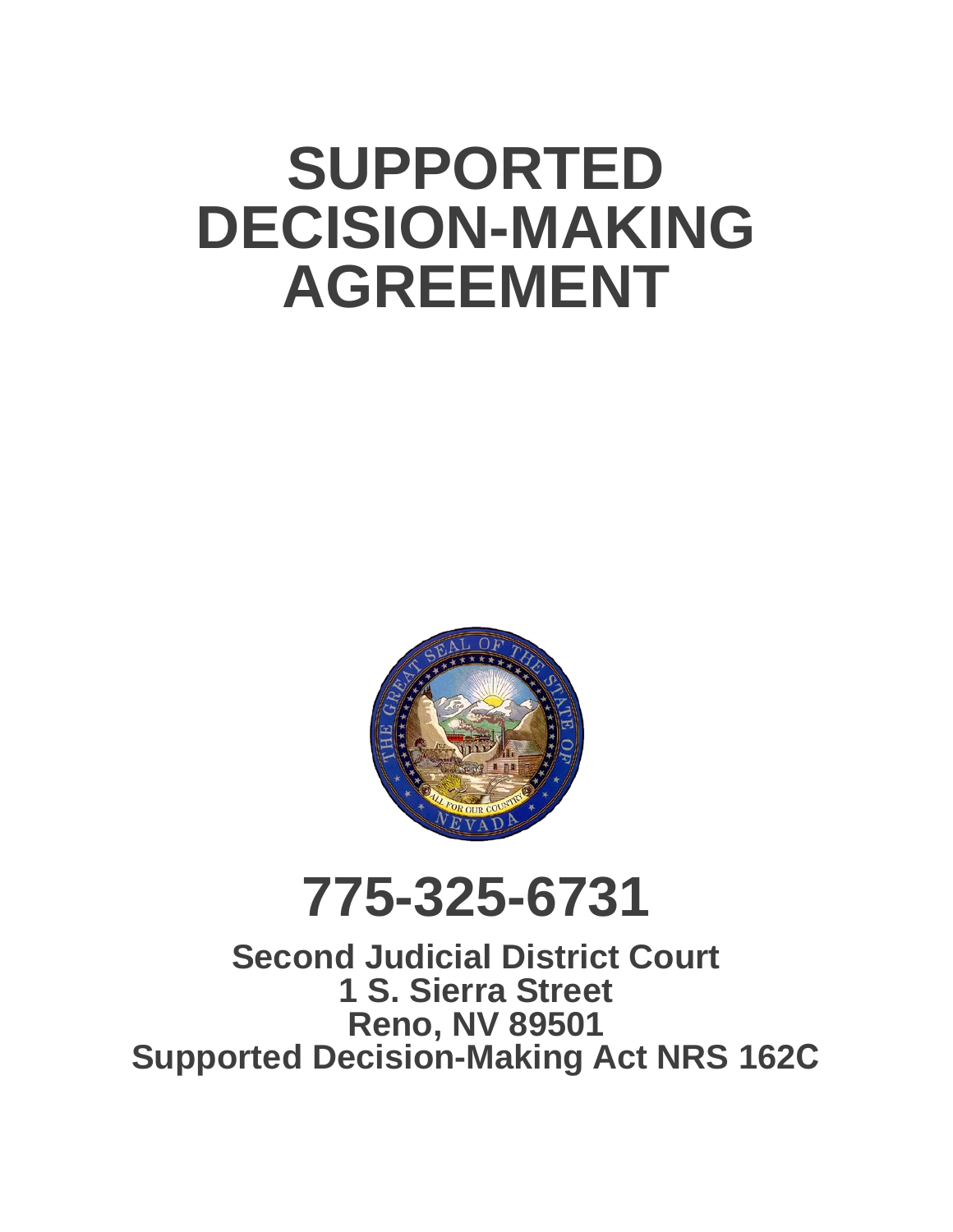## **THIS PACKET CONTAINS:**

## **Information**:

[How do you make a Supported Decision-Making Agreement?](#page-2-0)

How do you end [a Supported Decision-Making Agreement?](#page-3-0)

Where can you get more information about Supported Decision Making?

[Supported Decision-Making Agreements: Information Sheet for a](#page-6-0)  Person with a Disability

When Do You Want Support? Worksheet

[Supported Decision-Making Agreements: Information Sheet for](#page-14-0)  **Supporters** 

## **Forms**:

[Supported Decision-Making Agreement](#page-18-0)

[Notice of Termination of Supported Decision-Making Agreement](#page-24-0)

[Sharing My Medical Information Sheet \(HIPAA Authorization\)](#page-26-0)

[Sharing My School Information Sheet \(FERPA Authorization\)](#page-28-0)

Washoe County School District [Supported Decision Making Form and Frequently Asked Questions](#page-30-0)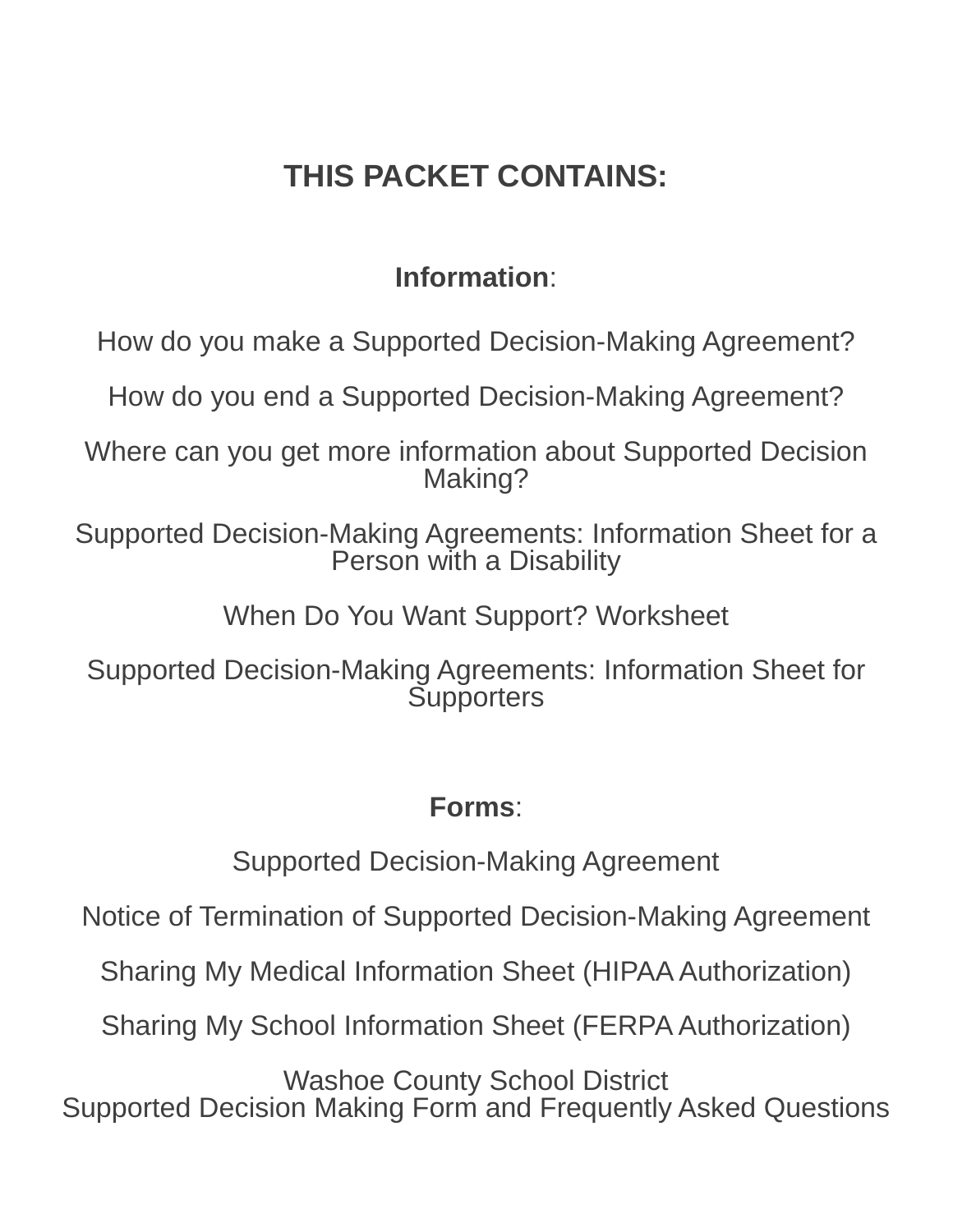## <span id="page-2-0"></span>**HOW DO YOU MAKE A SUPPORTED DECISION-MAKING AGREEMENT?**



Pick the people who will support you. These people will need to agree to support you. They will be your Supporters.

# ② **discuss**

Talk with your Supporters about how you want to be supported. You can choose to have support in some areas but not in others. Each Supporter can help you in different ways or in the same way.



Write down the Supporters that you want to help you and how you want each Supporters to help you. This is the Supported Decision-Making Agreement. If you want them to help you with medical information or school information, you will need to fill out an extra form telling your doctor or school that you want your Supporter to help you.

There are forms in this handbook to do all of this.



You and your Supporters will need to sign the Supported Decision-Making Agreement. If you need, you can change the agreement in the future. Everyone should keep a copy of the agreement.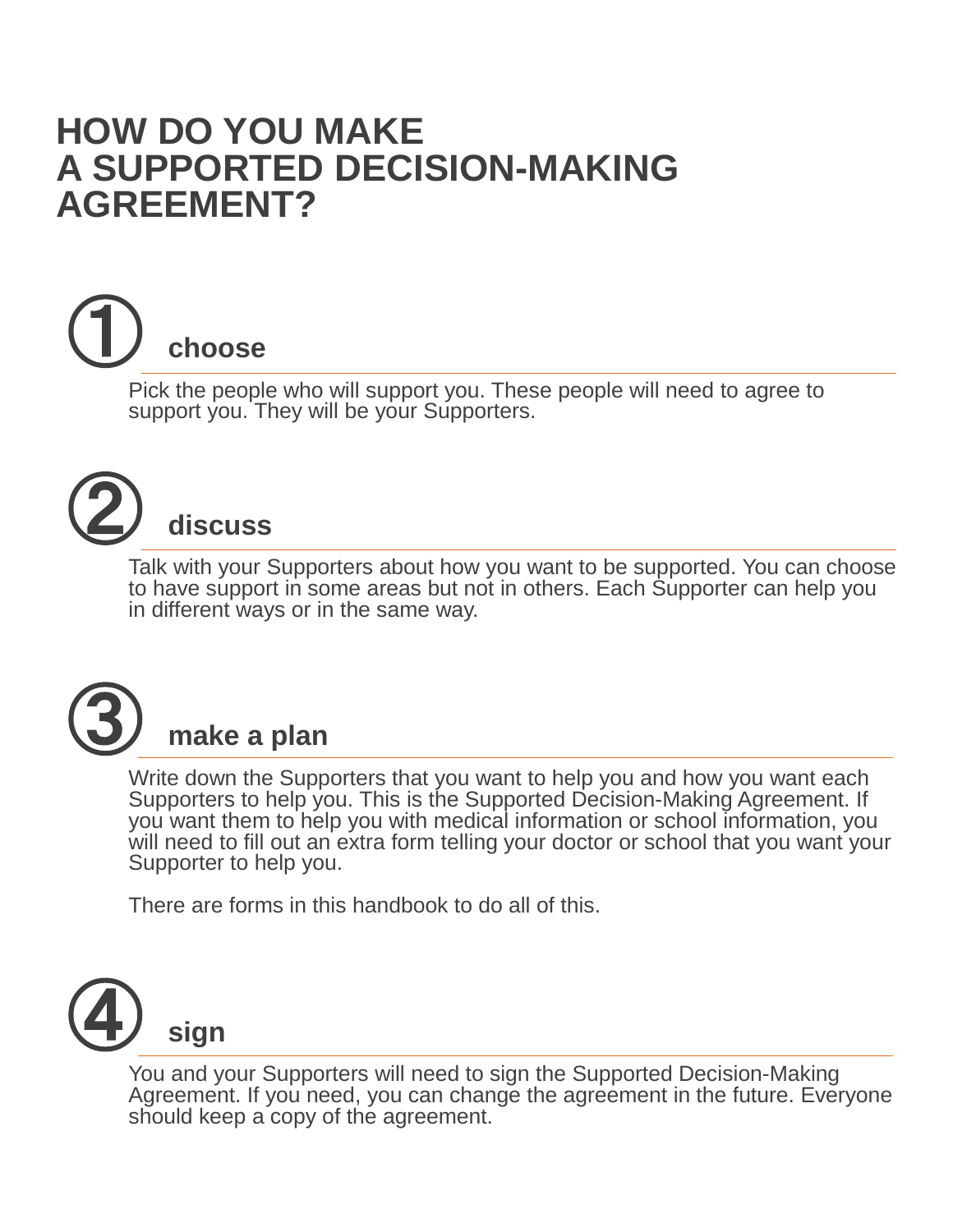# <span id="page-3-0"></span>**HOW DO YOU END<br>A SUPPORTED DECISION-MAKING AGREEMENT?**



If you decide you no longer want the Supported Decision-Making Agreement, you can end the agreement at any time. If you want it to end right away, you can verbally tell the other person that you want to end the agreement. If you tell them verbally, you will also need to follow step 2. If you want to end the agreement just in writing you can just complete step 2.



After you decide that you want end the Supported Decision-Making Agreement, you will need to tell everyone whose name is on the agreement. To tell them, you must fill out a form called a Notice of Termination of Supported Decision-<br>Making Agreement. After you have filled out the form you need to hand or mail a copy of that form to everyone whose name is on the agreement.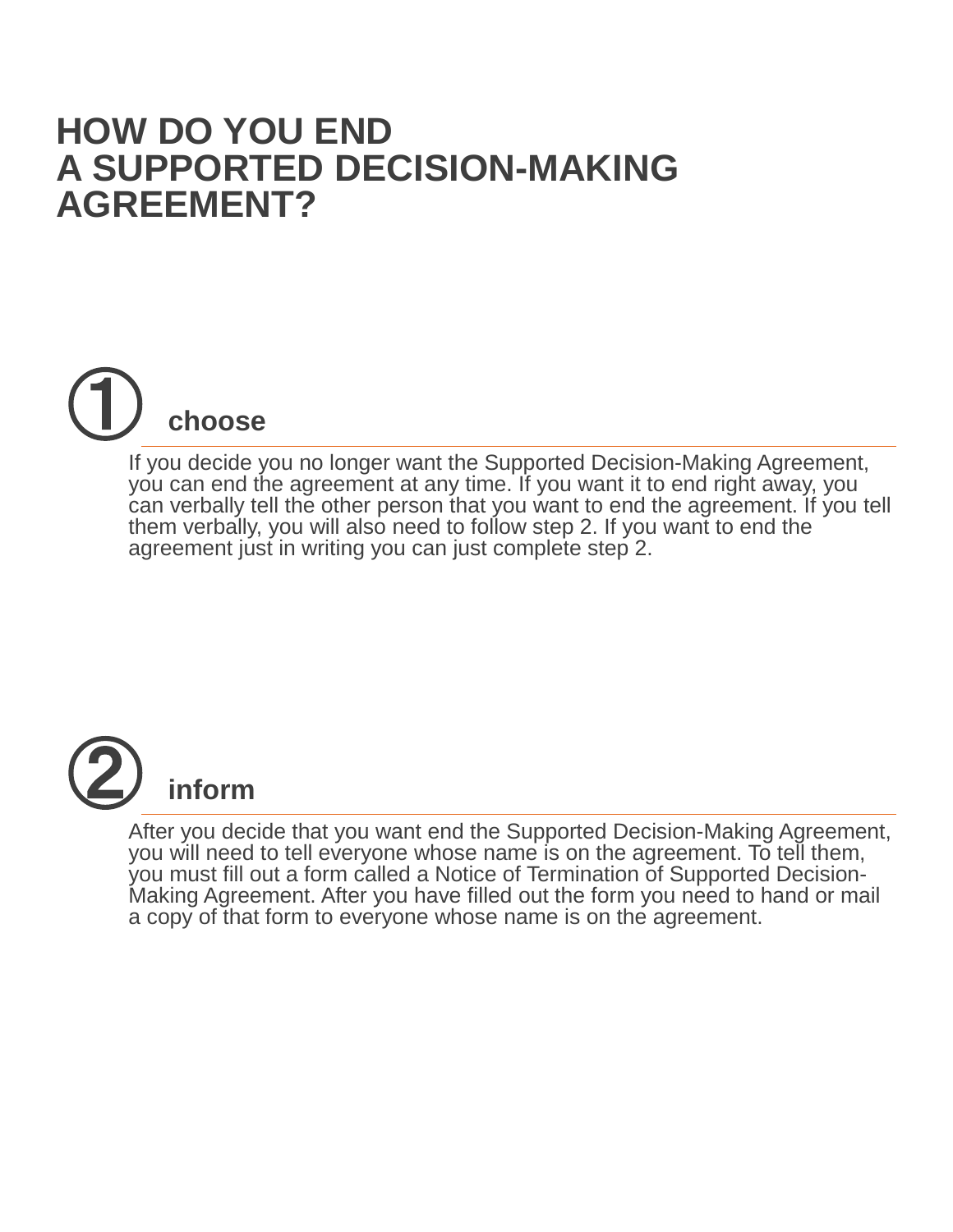## **WHERE CAN YOU GET MORE INFORMATION ABOUT SUPPORTED DECISION-MAKING?**

## Second Judicial District Court

Supported Decision Making – FAQ Template Forms Support for Caregivers Guardianship Information

*[www.washoecourts.com](http://www.washoecourts.com/)*

## National Resource Center for Supported Decision-Making

**Presentations** Research & Resource Library Nationwide Information Latest Supported Decision Making News

*[www.supporteddecisionmaking.org](http://www.supporteddecisionmaking.org/)*

## Washoe County School District

Supported Decision Making – FAQ Transfer of Educational Rights Template Forms

*[www.washoeschools.net/Page/12010](http://www.washoeschools.net/Page/12010)*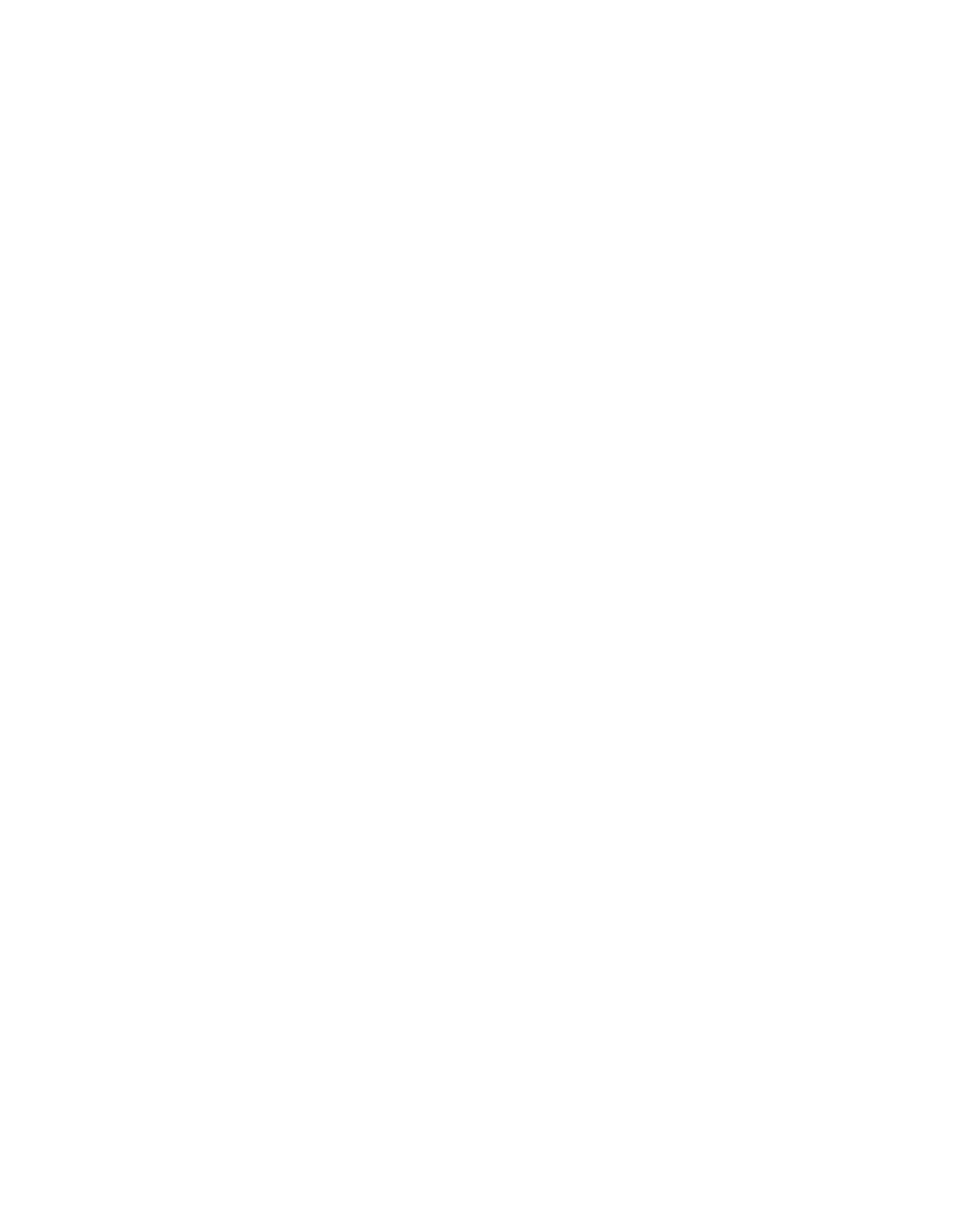# <span id="page-6-0"></span>**SUPPORTED DECISION-MAKING AGREEMENTS**

Information Sheet for Person With a Disability

#### **HOW DO YOU MAKE YOUR CHOICES?**

- Talk about it? Who do you talk with?
- Write down your options?
- Write down a list of the good and bad things about each choice? A pro con list
- Visit places?
- Do research?
- Talk to people who have made the same choice before?

Knowing how you make decisions can help you know what help you'll need from your Supporters.

### **WHAT IS SUPPORTED DECISION-MAKING?**

Supported Decision-Making is a way to get help making choices.

You can choose, family, friends, or staff who you want to help you make your choices. We all use Supported Decision-Making. Many people ask their family and friends before making a big decision, such as where to live. Sometimes people ask an expert to help make complicated decisions, such as talking to a doctor about medical decisions. Talking to an expert can help us understand complicated information, even though the final decision is up to us, not the doctor.

*"A Supported Decision-Making Agreement lets others know who will help you … It gives your Supporter the legal status to be with you and participate in discussions with others…"*

#### **WHAT DOES A SDM AGREEMENT DO?**

A Supported Decision-Making Agreement lets other know who will help you, with what areas you need support, and what kind of support you would like. It gives your Supporter the legal status to be with you and participate in discussions with others or get information, that you want them to have, about you.

Supported Decision-Making can be as formal or as informal as you would like it to be.

By signing a Supported Decision-Making Agreement, you are not saying you cannot act independently of the agreement or that you are incapacitated in any way. We all make bad decisions sometimes. If this happens, it does not mean you are unfit to make decisions altogether.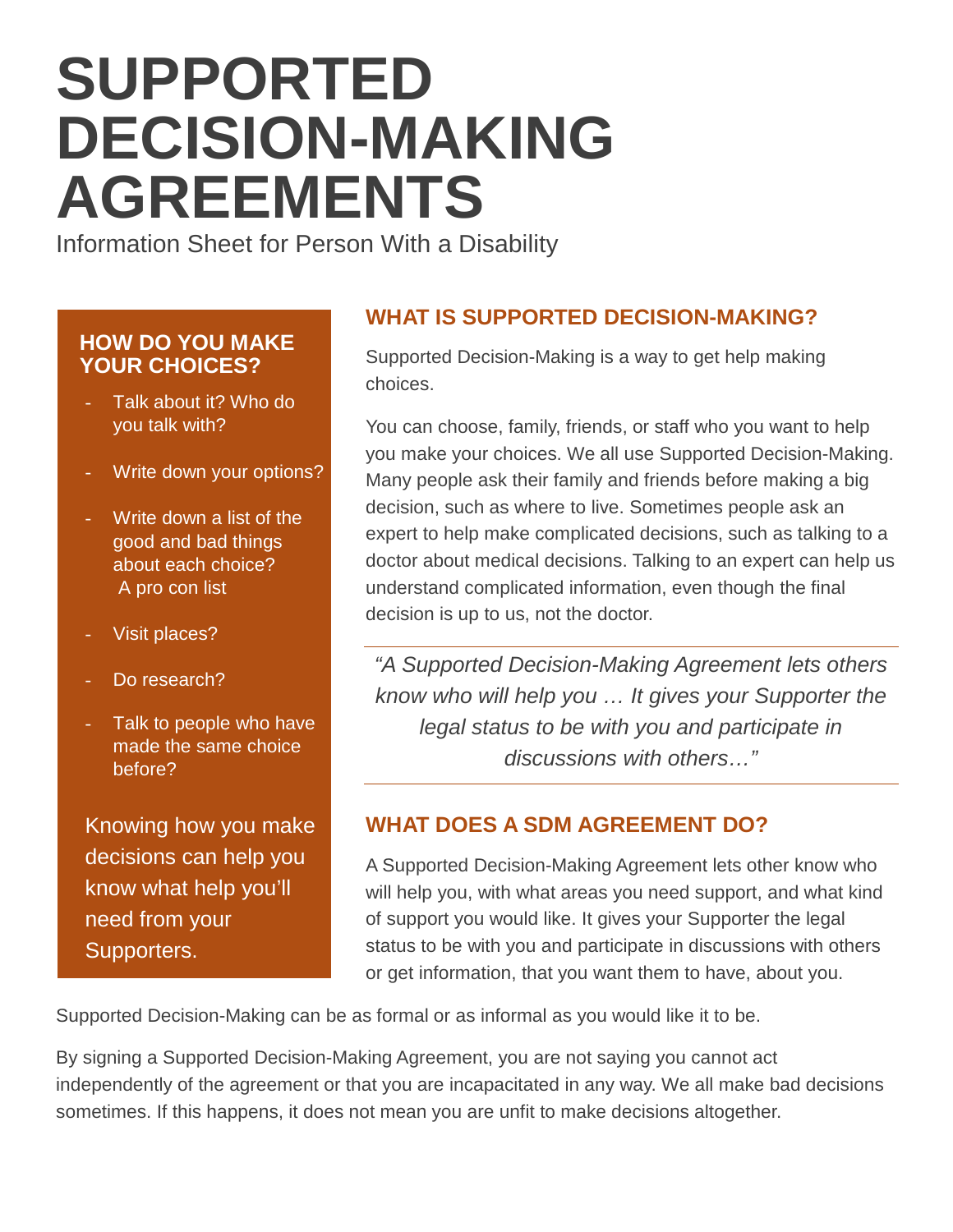

#### **HAVE MORE QUESTIONS?**

**CONTACT US** Second Judicial District Court 75 Court Street & 1 S. Sierra Reno, NV 89501 775-328-3250 775-325-6731 www.washoecourts.com

### **CHOOSING SUPPORTERS**

Everyone has to agree to do Supported Decision-Making. You have to ask your Supporters if they can help you. They might say no. They can still be your friends and part of your life even if they don't feel like they can be your supporter.

You may want help gathering information, understanding information, or communicating your decisions to others. The possibilities are endless.

### **WHAT SHOULD YOU TALK TO SOMEONE YOU WANT TO BE YOUR SUPPORTER ABOUT?**

Talk about:

- What kind of support or help you want from this person.
- Whether or not this person agrees to be a Supporter.
- How you want to communicate with this person.
- How you want to get support.
- Whether your Supporters can talk to each other when you are not there.

### **WHAT IF YOU DON'T KNOW WHO TO CHOOSE AS A SUPPORTER?**

Sometimes it can be difficult to identify Supporters. Not everyone has a solid network of support in place.

If this is the case, it will be important to think about how to make those relationships and build a network of people who could provide support. Think about ways in which relationships are made. Is there family who might make

*"It can take time to build healthy and trusting relationships, but it can be very worthwhile."*

good Supporters? What about attending community events, seeking out organizations that match people up with mentors, looking for supporters at places of worship or school, or other places where relationships can be made? It can take time to build healthy and trusting relationships, but it can be very worthwhile.

### **READY TO MAKE YOUR OWN SDM?**

A template Supported Decision-Making Agreement is available at the Second Judicial District Court. Visit [www.washoecourts.com](http://www.washoecourts.com/) or the courthouses at 1 S. Sierra St. or 75 Court St. Reno, Nevada. A Support Worksheet is also available to help you determine what sort of decisions you need help with.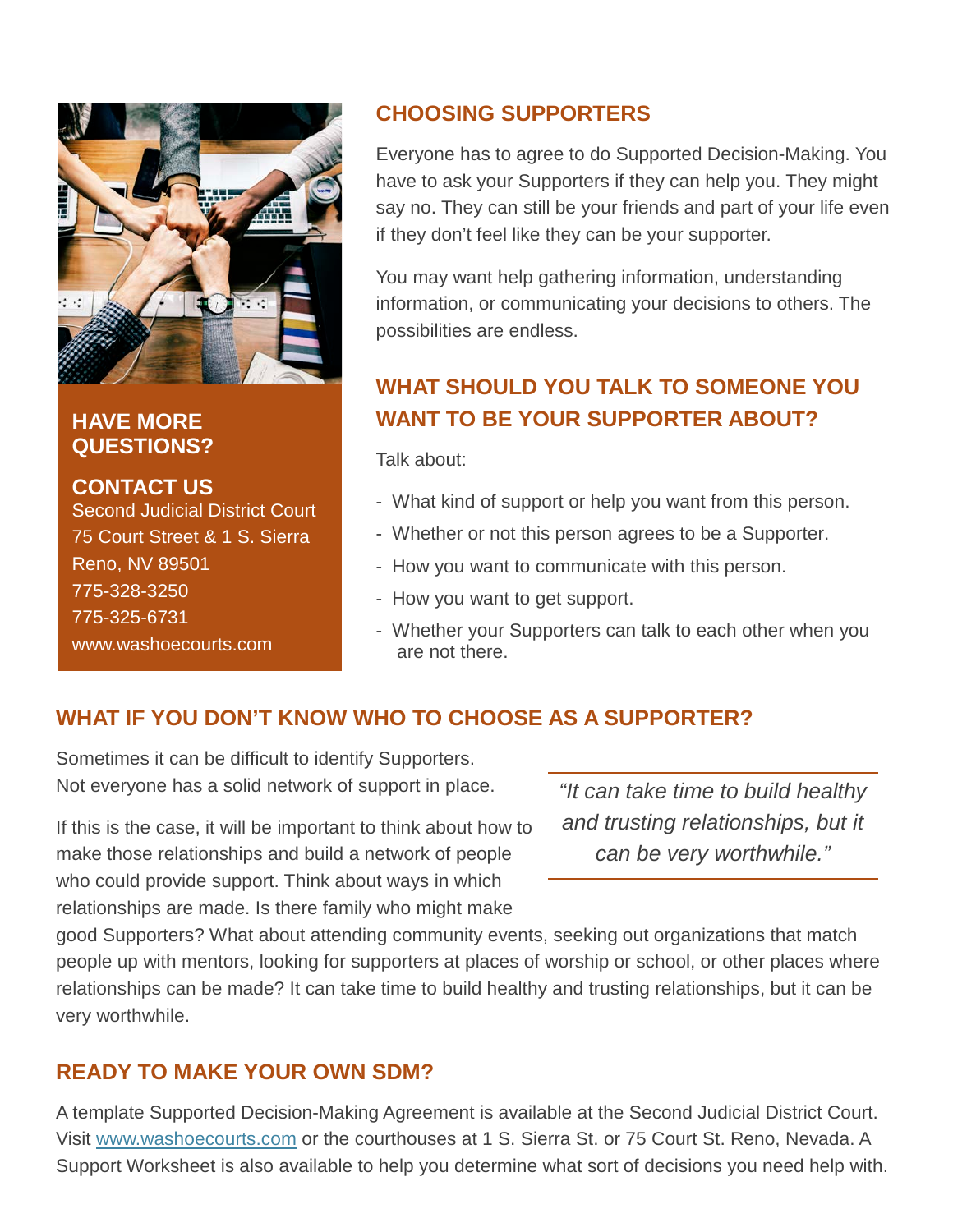### **When Do You Want Support? Worksheet**

This activity will help you think about all the choices you have to make in your life. You can make many choices on your own. But you might need or want support making some kinds of choices, especially difficult or important choices.

This will help you decide how you want to use Supported Decision-Making.

You do not need to check a box for every category. Some of them might not be important to you. You might want to think more about some of them before you decide.

If you want support, you might want to write down the kinds of support that you want.

#### **Health Choices**

without support.

1. Choosing when to go to the doctor or the dentist.



2. Making medical choices in everyday situations. Like check-ups and getting medicine from the drug store.



3. Making medical choices in serious situations. Like surgery or big injuries.



do this with support.

do this with support.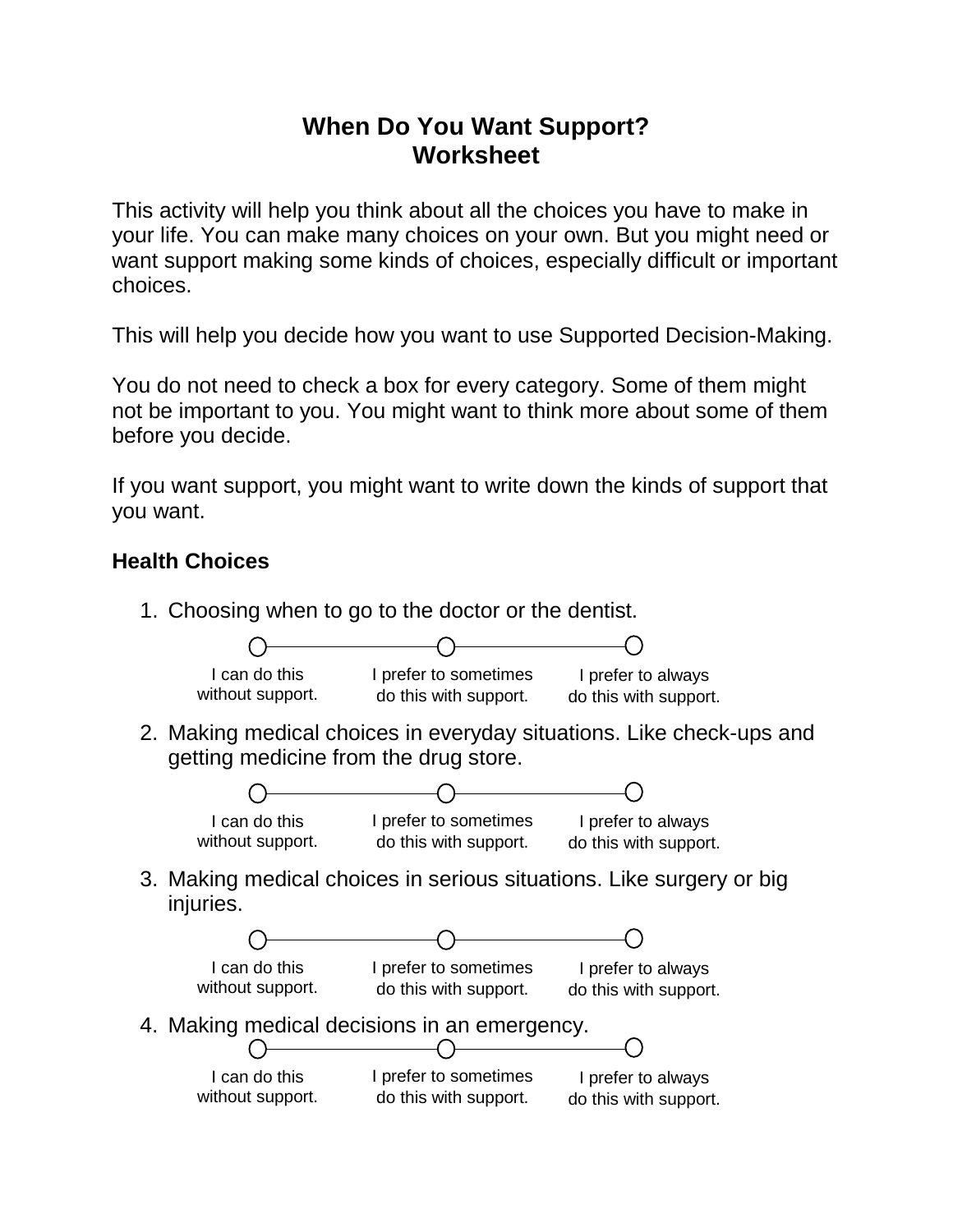#### **Communication**

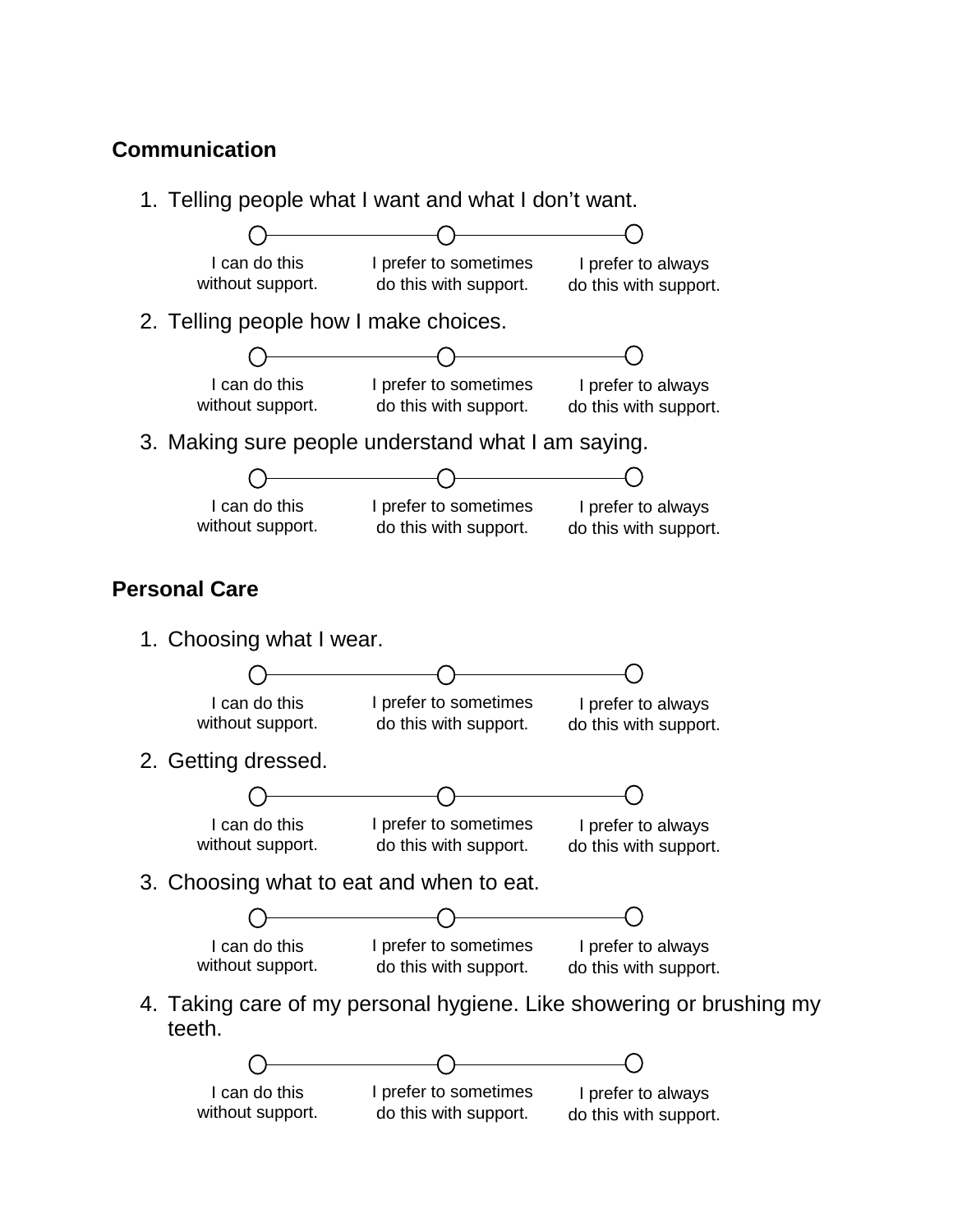#### **Staying Safe**

1. Making safe choices around the house. Like turning off the stove and having fire alarms.



2. Understanding and getting help if I am being treated badly (abuse or neglect).

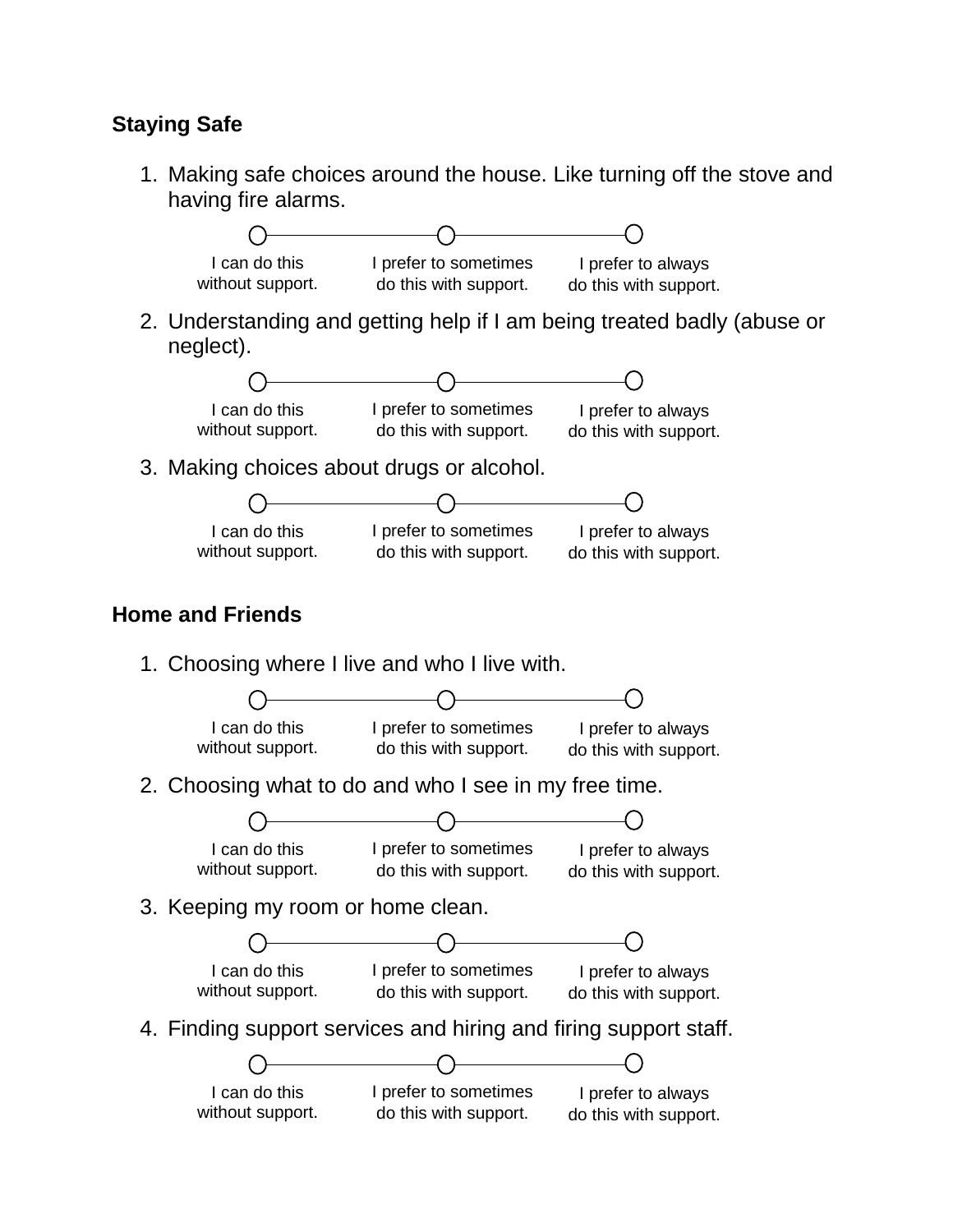#### **Travel**

1. Traveling places I go often. Like work, stores, and friend's homes.



#### **Partners**

1. Choosing if I want to date and who I want to date.

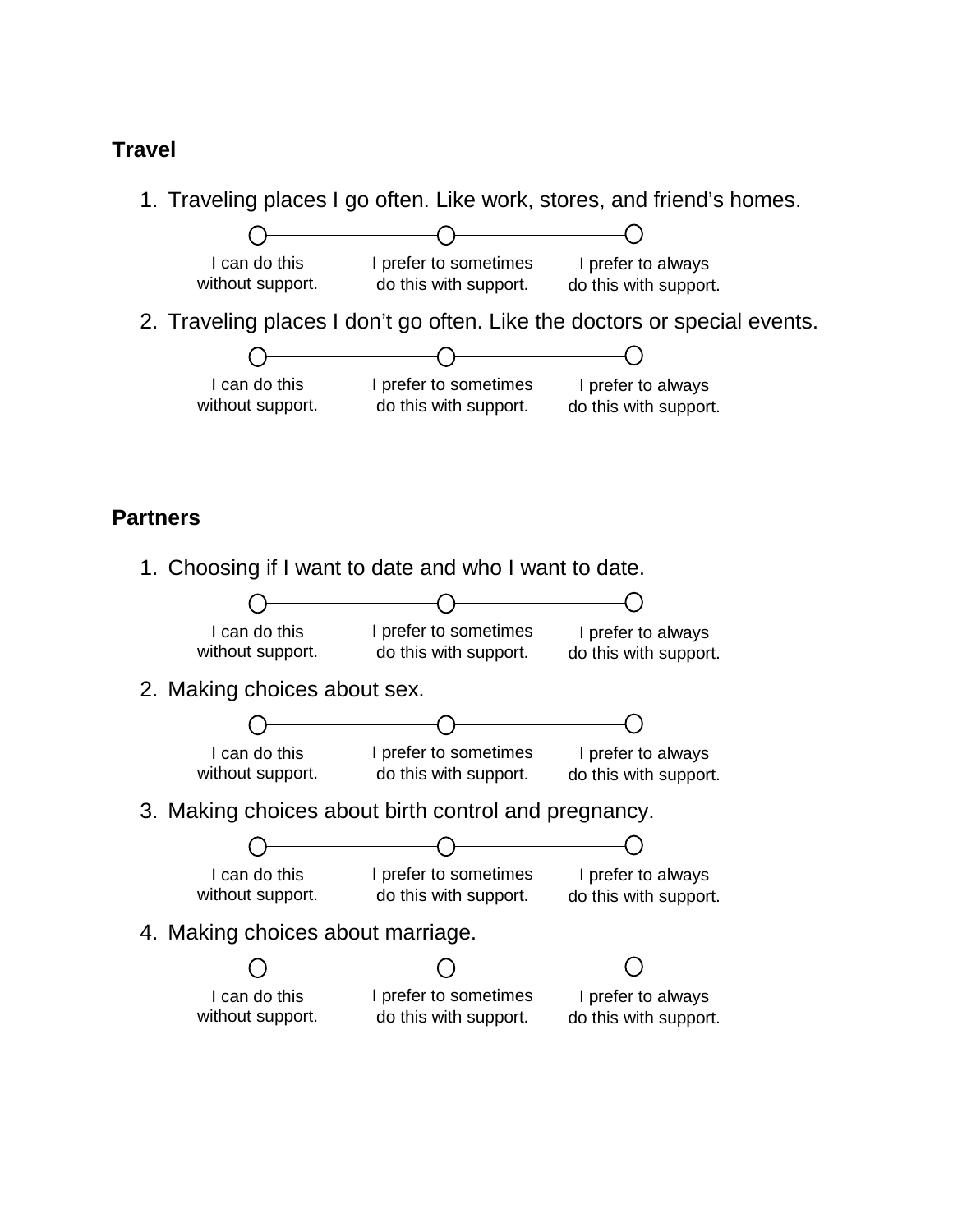#### **Being a Citizen**

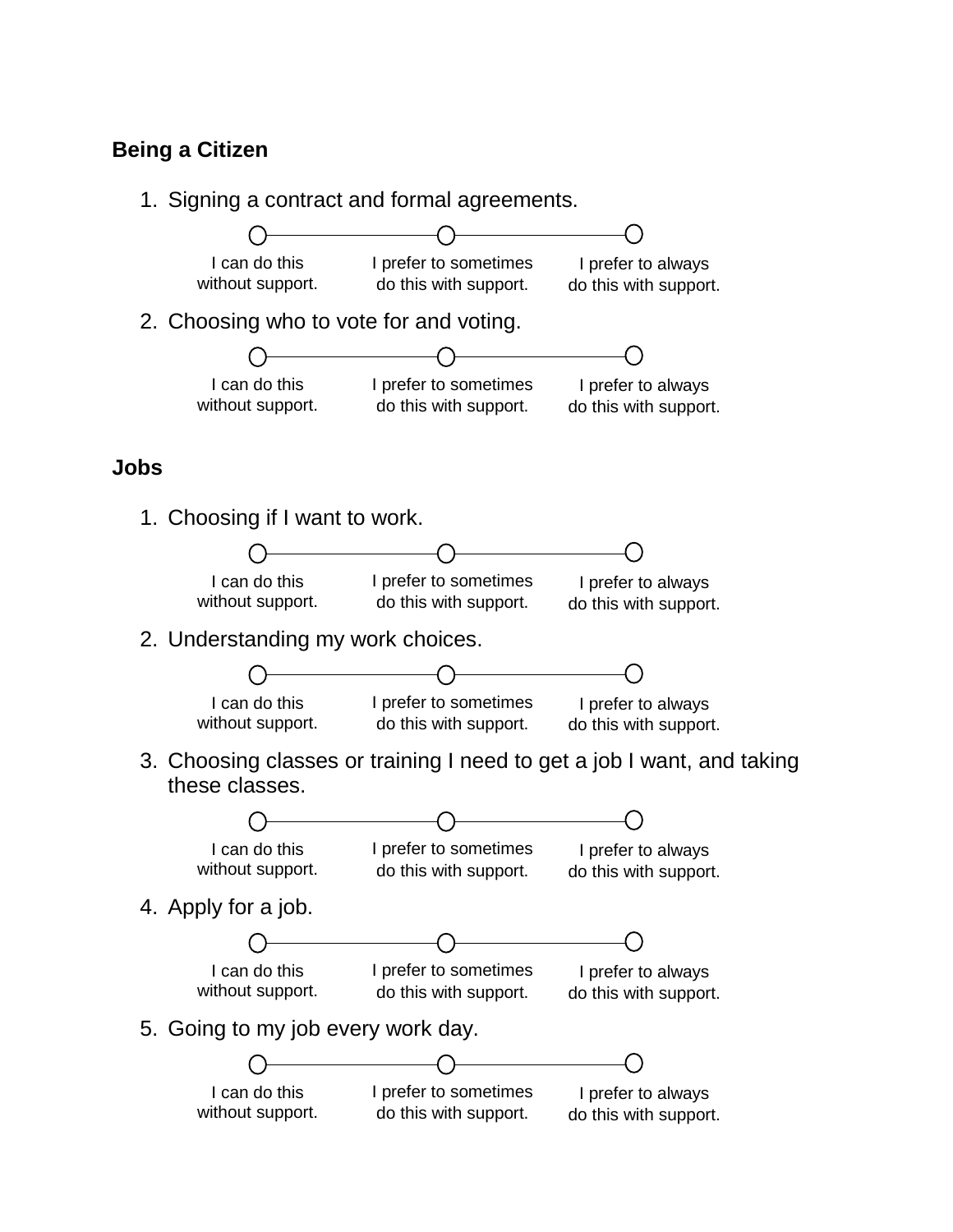#### **Money**

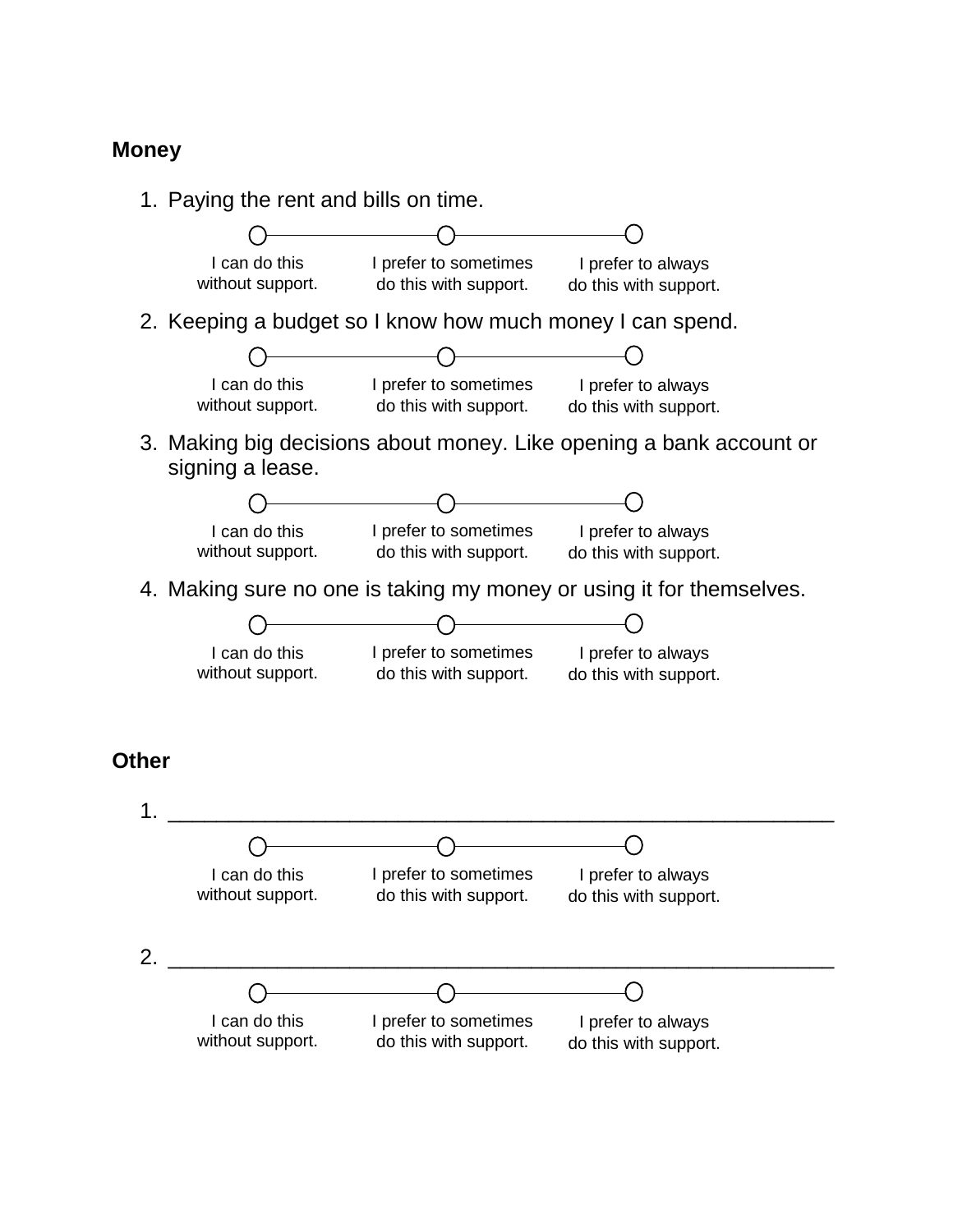# <span id="page-14-0"></span>**SUPPORTED DECISION-MAKING AGREEMENTS**

Information Sheet for Supporters

#### **SUPPORTER BASIC RESPONSIBILITIES**

- 1. Act only in the persons best interest
- 2. Help the person make good decisions
- 3. Keep personal information private
- 4. Help communicate the person's decisions, as necessary

### **WHAT IS SUPPORTED DECISION-MAKING?**

Supported Decision-Making is a way to get help making choices.

A person with a disability can choose, family, friends, or staff who they want to help make their choices. We all use Supported Decision-Making. Many people ask their family and friends before making a big decision, such as where to live. Sometimes people ask an expert to help make complicated decisions, such as talking to a doctor about medical decisions. Talking to an expert can help us understand complicated information, even though the final decision is up to us, not the doctor.

#### **WHAT DOES A SDM AGREEMENT DO?**

A Supported Decision-Making Agreement lets other know

who is legally allowed to help the person with a disability, with what areas they need support, and what kind of support they would like. It gives the Supporter the legal status to be with the person with a disability and participate in discussions with others or get information about them.

By signing a Supported Decision-Making Agreement, the person with a disability is not saying they cannot act independently of the agreement or that they are incapacitated in any way.

*"A Supported Decision-Making Agreement …gives the Supporter the legal status to …participate in discussions with others or get information …"* 

### **SO YOU'VE BEEN ASKED TO BE A SUPPORTER…**

Congratulations! If a person with a disability has asked you to be one of their Supporters, it means that they trust and value your relationship and advice.

You have a choice whether or not to be a Supporter. Before you make your own decision, fully consider what your role would be and discuss what kinds of support the person with a disability needs. There are many kinds of support to help the person understand, make, and communicate choices.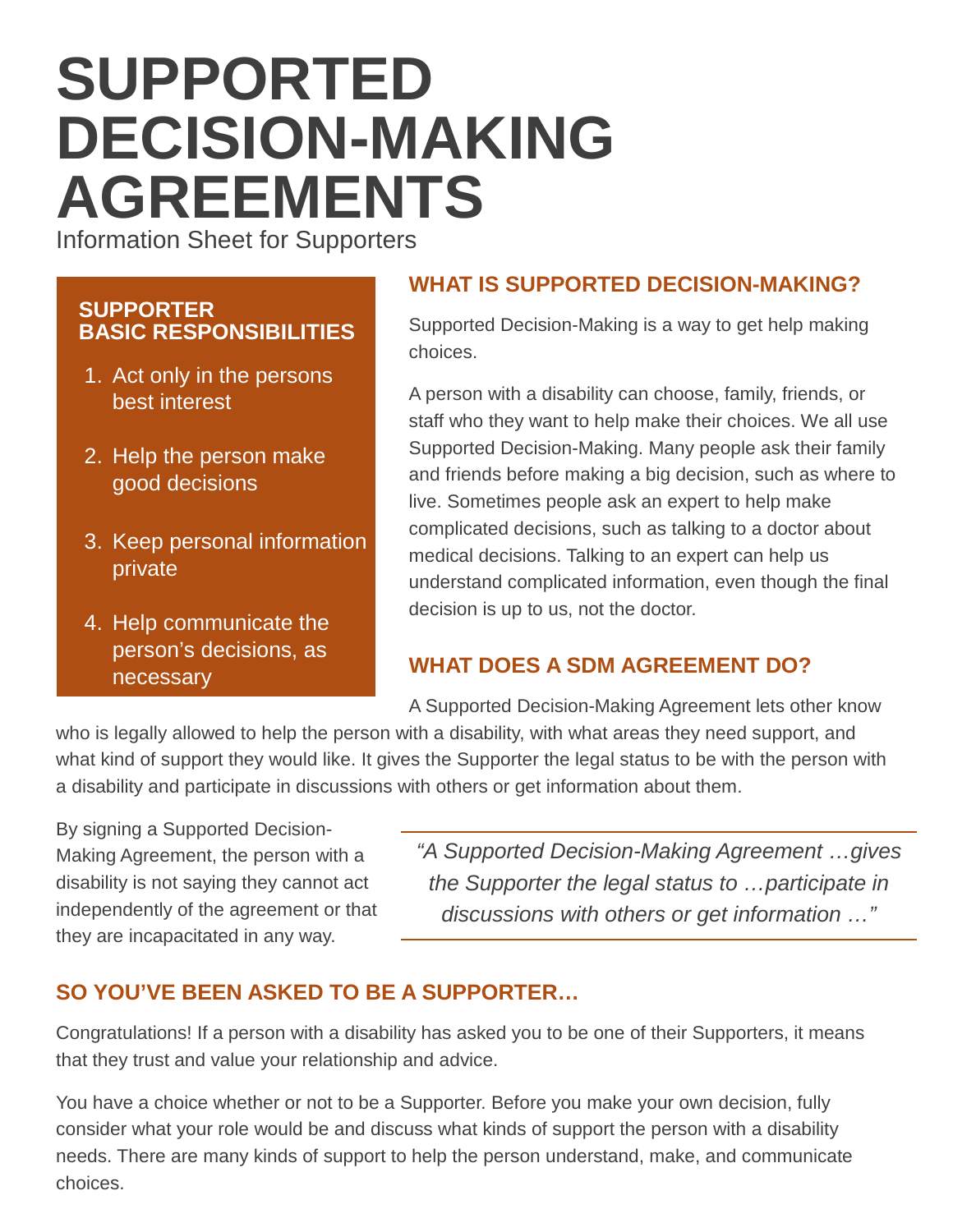

#### **HAVE MORE QUESTIONS?**

**CONTACT US** Second Judicial District Court 75 Court Street & 1 S. Sierra Reno, NV 89501 775-328-3250 775-325-6731 www.washoecourts.com

#### **WHAT DOES IT MEAN TO BE A SUPPORTER?**

Supported Decision-Making is a way for people with disabilities to get help in making their own choices. Unlike a guardianship, the person with a disability is still the ultimate decider. The person with a disability selects trusted family, friends, or staff to serve as Supporters.

You will probably be a part of a team of Supporters. You should ask the person with a disability who else is supporting them, and try to meet the other Supporters.

#### **WHAT DO I DO AS A SUPPORTER?**

Help, support, and advise the person with a disability. You are not making choices for them, even if you think the person isn't making the best choice. People learn by making bad choices. They are safer and more protected if they can make their own choices. It is important to respect this. If you think you would want to substitute your judgment, you should not be a Supporter.

#### **DO I HAVE TO BE A SUPPORTER FOREVER?**

No. You can stop at any time.

#### **AM I LEGALLY LIABLE FOR THE PERSON'S CHOICES?**

No. You are not making the choices. You are helping this person make their own choices.

#### **WHAT SORT OF DECISIONS MIGHT THE PERSON NEED?**

- **Personal Care:** clothing choices, personal hygiene, what and when to eat, remembering to take medicine
- **Living and Working:** choosing where to live, keeping their home clean, getting to work or programs, choosing work or day programs, and finding, hiring, and firing staff
- **Staying Safe**: choices about sex, helping if the person is being abused, choices about alcohol and drugs, making safe decisions around the home like installing fire detectors
- **Money:** paying rent and bills, budgeting, protecting the person from exploitation
- **Friends and Partners:** choices about free time, dating and sex, marriage, birth control
- **Health Choices**: when to go to the doctor, over the counter medicine, non-emergency care, emergency care
- **Communication:** expressing likes and dislikes, expressing choices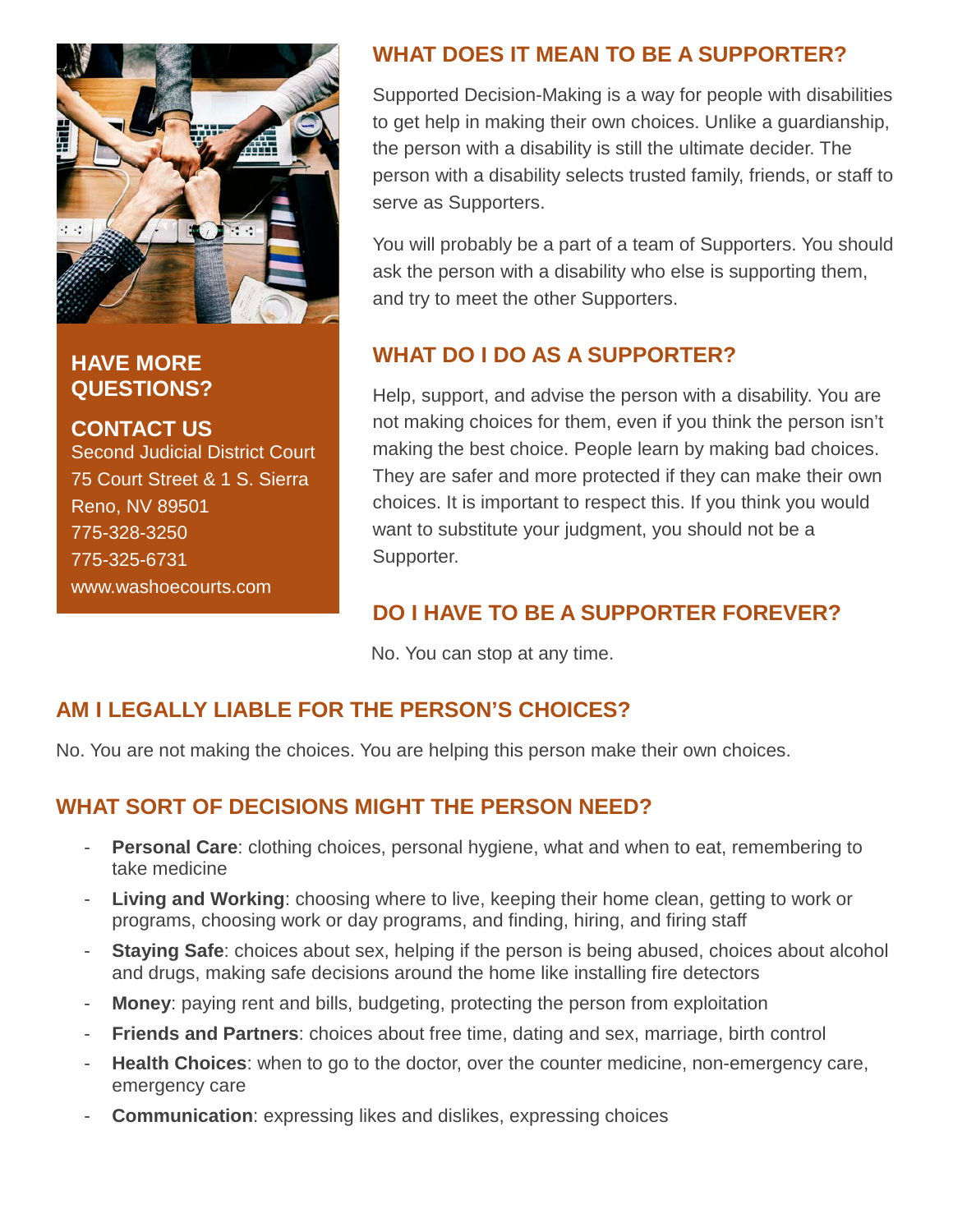# **FORMS**

## Supported Decision-Making Agreement

*This is a template form, if you want to change it you can. Examples of how you may want to change it are: add more Supporters, change what the Supporters are able to help you with, or write how your Supporters will help you.*

> Notice of Termination of Supported Decision-Making Agreement

You only need this form if you want to end the agreement. You or a *Supporter can end the agreement at any time.*

> Sharing My Medical Information Sheet (HIPAA Authorization)

*Fill out this form if you want a Supporter to be able to see your medical information. For each Supporter who you want to have see, you will need to fill a form out.* 

> Sharing My School Information Sheet (FERPA Authorization)

*Fill out this form if you want a Supporter to be able to see your school information. For each Supporter who you want to have see, you will need to fill a form out.* 

> Washoe County School District Supported Decision Making Form

*Fill out this form if you want a Supporter to be able to see your Washoe County school information.*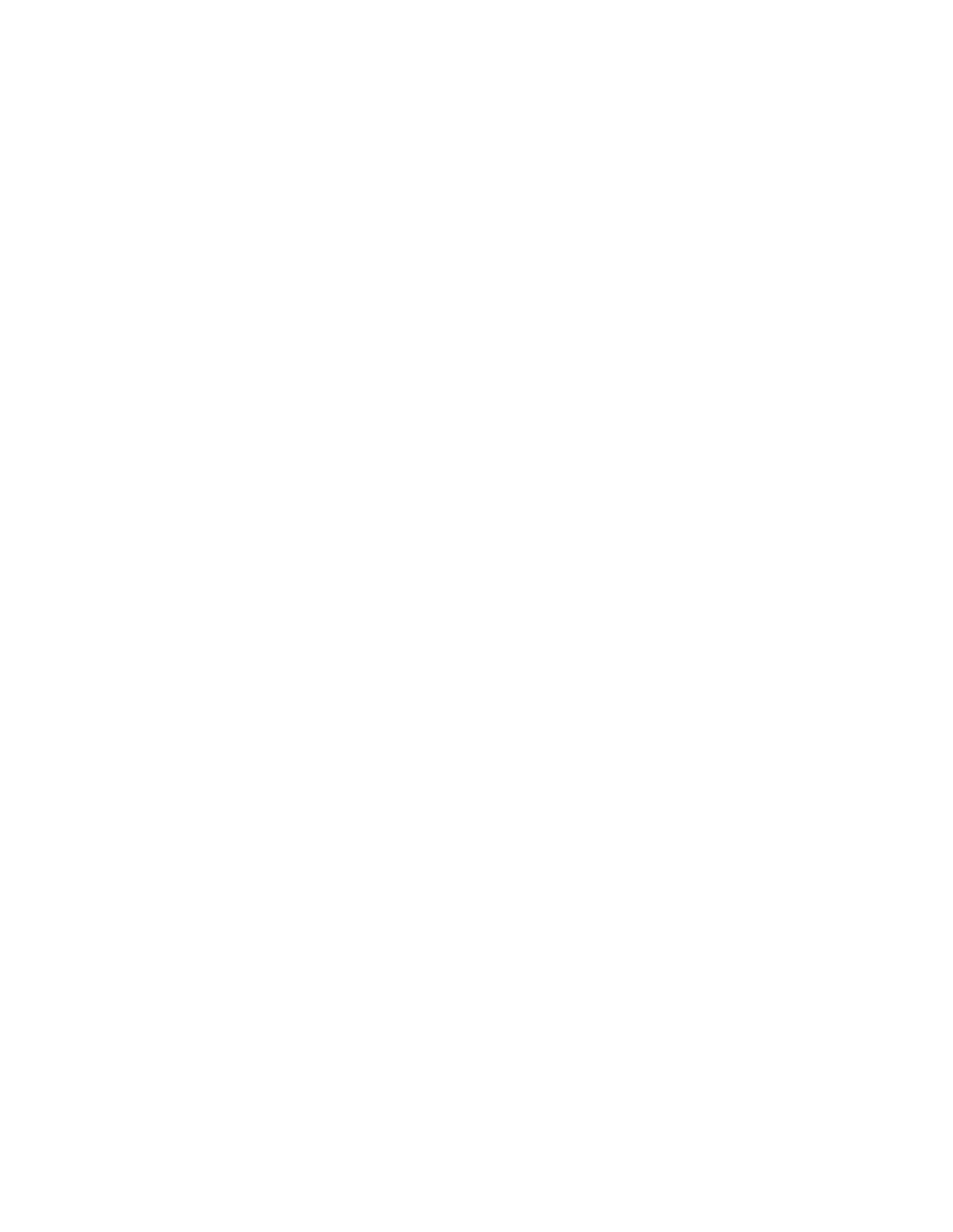## **Supported Decision-Making Agreement**

<span id="page-18-0"></span>My name is: \_\_\_\_\_\_\_\_\_\_\_\_\_\_\_\_\_\_\_\_\_\_\_\_\_\_\_\_\_\_\_\_\_\_\_\_\_\_\_\_\_\_\_\_\_\_\_\_\_

I understand what this agreement does, what kind of help my Supporters can give me, and what kind of help my Supporters cannot give me.

#### **Making Decisions**

My Supporters do not make decisions for me.

To help me make decisions, my Supporters may:

- Help me get the information I need to make decisions;
- Help me understand my choices so I can make a good decision for me;
- Help me tell other people about my decision.

#### **Supporters**

I want to have people I trust help me make decisions.

I choose the people listed below to be my supporters.

| <b>Supporter 1 Name:</b>                                                                                                                                                                                                                                                                                                                                                                                                                 |
|------------------------------------------------------------------------------------------------------------------------------------------------------------------------------------------------------------------------------------------------------------------------------------------------------------------------------------------------------------------------------------------------------------------------------------------|
| This Supporter may help me with life decisions about:<br>Yes ____ No ____ getting food, clothing, or a place to live<br>Yes ____ No ____ my health<br>Yes ___ No ___ managing my money or property<br>Yes ___ No ___ getting an education or other training<br>Yes ___ No ___ choosing and maintaining my services and supports<br>Yes ___ No ___ finding a job<br>Yes ___ No ___ scheduling my appointments<br>Yes ___ No ___ other: __ |
| This Supporter may see my private records for:<br>Yes __ No __ private health information under the Health Insurance<br>Portability and Accountability Act of 1996 (HIPPA). If yes, I will provide a<br>signed release.<br>Yes <sub>___</sub> _ No ____ educational records under the Family Educational Rights and<br>Privacy Act of 1974 (FERPA). If yes, I will provide a signed release.                                             |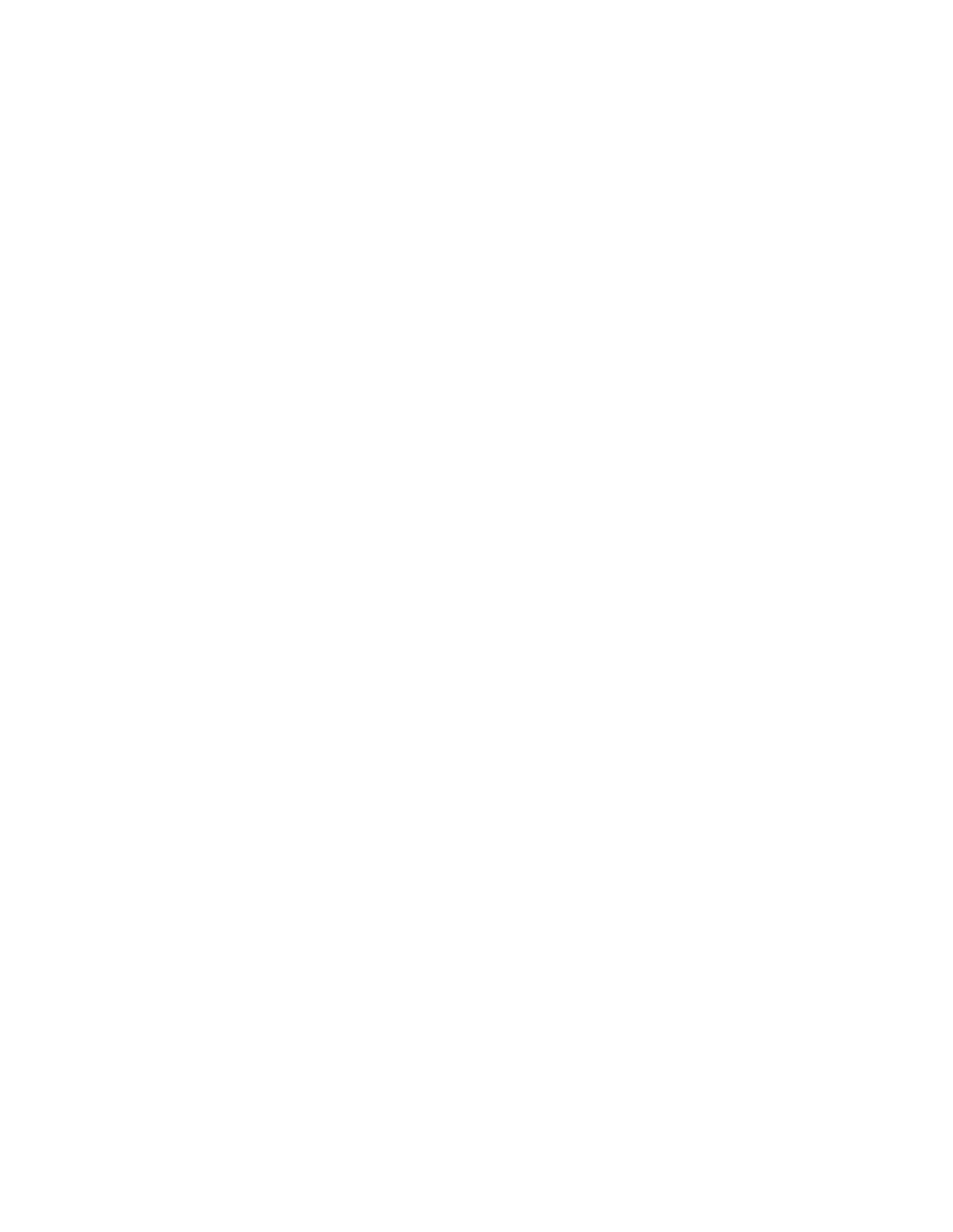| <b>Supporter 2 Name:</b>                                                                                                                                                                                                                                                                                                                                                                                                    |  |  |  |  |
|-----------------------------------------------------------------------------------------------------------------------------------------------------------------------------------------------------------------------------------------------------------------------------------------------------------------------------------------------------------------------------------------------------------------------------|--|--|--|--|
| This Supporter may help me with life decisions about:<br>Yes ____ No ____ getting food, clothing, or a place to live<br>Yes ___ No ___ my health<br>Yes ___ No ___ managing my money or property<br>Yes __ No __ getting an education or other training<br>Yes ____ No ____ choosing and maintaining my services and supports<br>Yes __ No __ finding a job<br>Yes ____ No ____ scheduling my appointments<br>Yes No other: |  |  |  |  |
| This Supporter may see my private records for:<br>Yes ____ No ____ private health information under the Health Insurance<br>Portability and Accountability Act of 1996 (HIPPA). If yes, I will provide a<br>signed release.<br>Yes <sub>___</sub> _ No ____ educational records under the Family Educational Rights and<br>Privacy Act of 1974 (FERPA). If yes, I will provide a signed release.                            |  |  |  |  |

If you need, you can add more Supporters to this agreement.

#### **Release of Liability**

**NOTICE:** The person with a disability, the Supporters, and anyone following the direction of a Supporter named in this agreement accept and rely on this agreement in good faith. They are not subject to civil or criminal liability or professional disciple.

Report suspected abuse, neglect, exploitation, isolation or abandonment of an older or vulnerable person:

#### Adult Protective Services: **1-888-729-0571**

or contact your local police department or sheriff's office.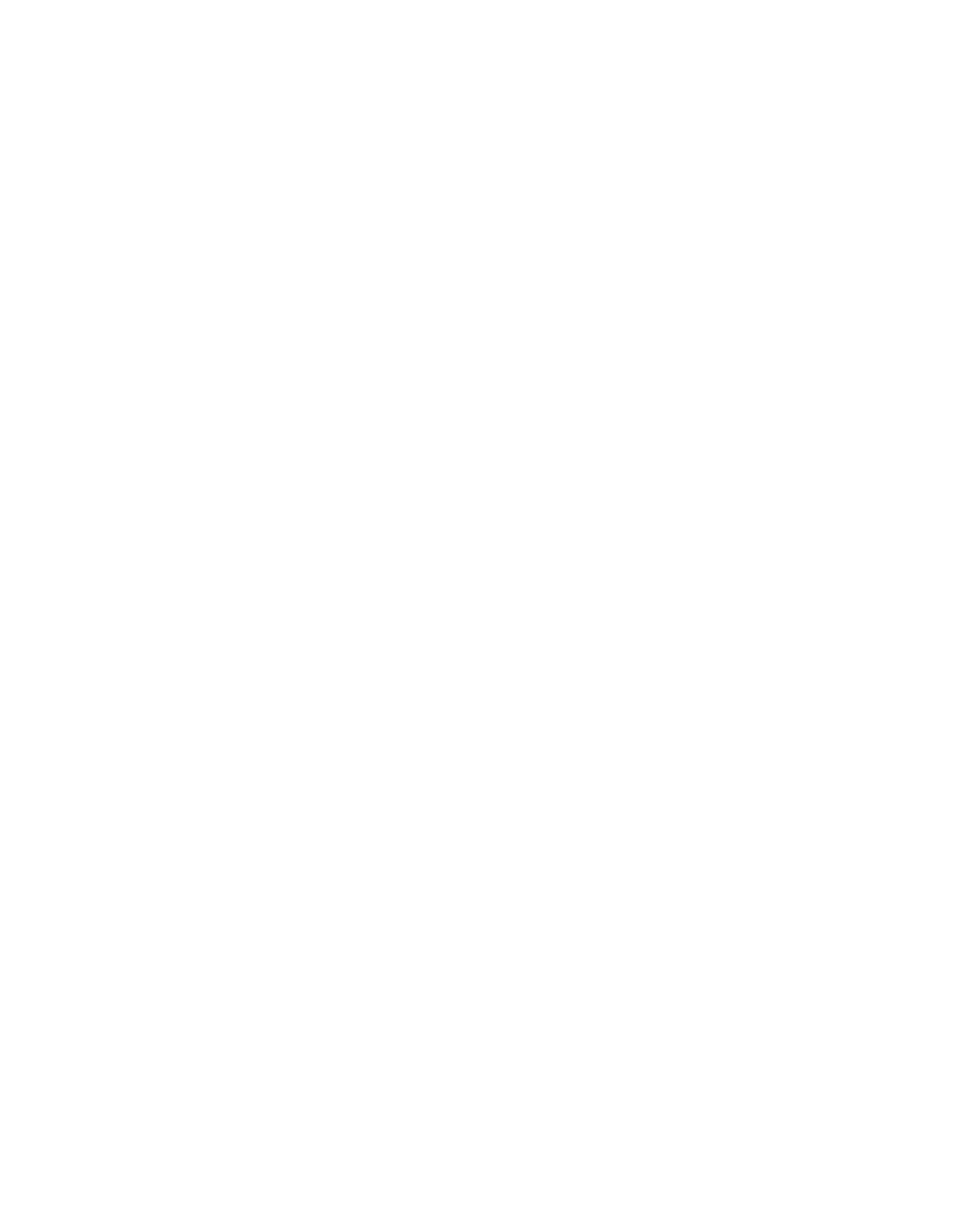#### **Ending this Agreement**

My Supporters or I can end this agreement at any time.

I know that I can change this agreement if I want to.

The agreement can be ended verbally or in writing.

The person ending the agreement must send a notice to everyone involved.

Forms for terminating this Supported Decision-Making Agreement are available at the Washoe County Courthouse.

#### **Signature**

This agreement must be signed in front of two witnesses.

I know I do not have to sign this agreement. I am entering this agreement voluntarily.

Date: \_\_\_\_\_\_\_\_\_\_\_ Signature: \_\_\_\_\_\_\_\_\_\_\_\_\_\_\_\_\_\_\_\_\_\_\_\_\_\_\_\_\_\_\_\_

#### **Supporters' Signatures**

Supporter 1: I consent to act as a Supporter under this agreement. I understand that information I receive on behalf of the person I support must be kept confidential when required by law.

Date: \_\_\_\_\_\_\_\_\_\_\_ Signature: \_\_\_\_\_\_\_\_\_\_\_\_\_\_\_\_\_\_\_\_\_\_\_\_\_\_\_\_\_\_\_\_

Supporter 2: I consent to act as a Supporter under this agreement. I understand that information I receive on behalf of the person I support must be kept confidential when required by law.

| Signature: _______________________<br>Date: the contract of the contract of the contract of the contract of the contract of the contract of the contract of the contract of the contract of the contract of the contract of the contract of the contract of the cont |                               |  |  |  |  |
|----------------------------------------------------------------------------------------------------------------------------------------------------------------------------------------------------------------------------------------------------------------------|-------------------------------|--|--|--|--|
| <b>Witnesses</b>                                                                                                                                                                                                                                                     |                               |  |  |  |  |
| <b>Witness 1 Signature</b>                                                                                                                                                                                                                                           | <b>Witness 2 Signature</b>    |  |  |  |  |
| <b>Witness 1 Printed Name</b>                                                                                                                                                                                                                                        | <b>Witness 2 Printed Name</b> |  |  |  |  |

More information can be found: [www.washoecourts.com](http://www.washoecourts.com/SDM) Supported Decision-Making Act NRS 162C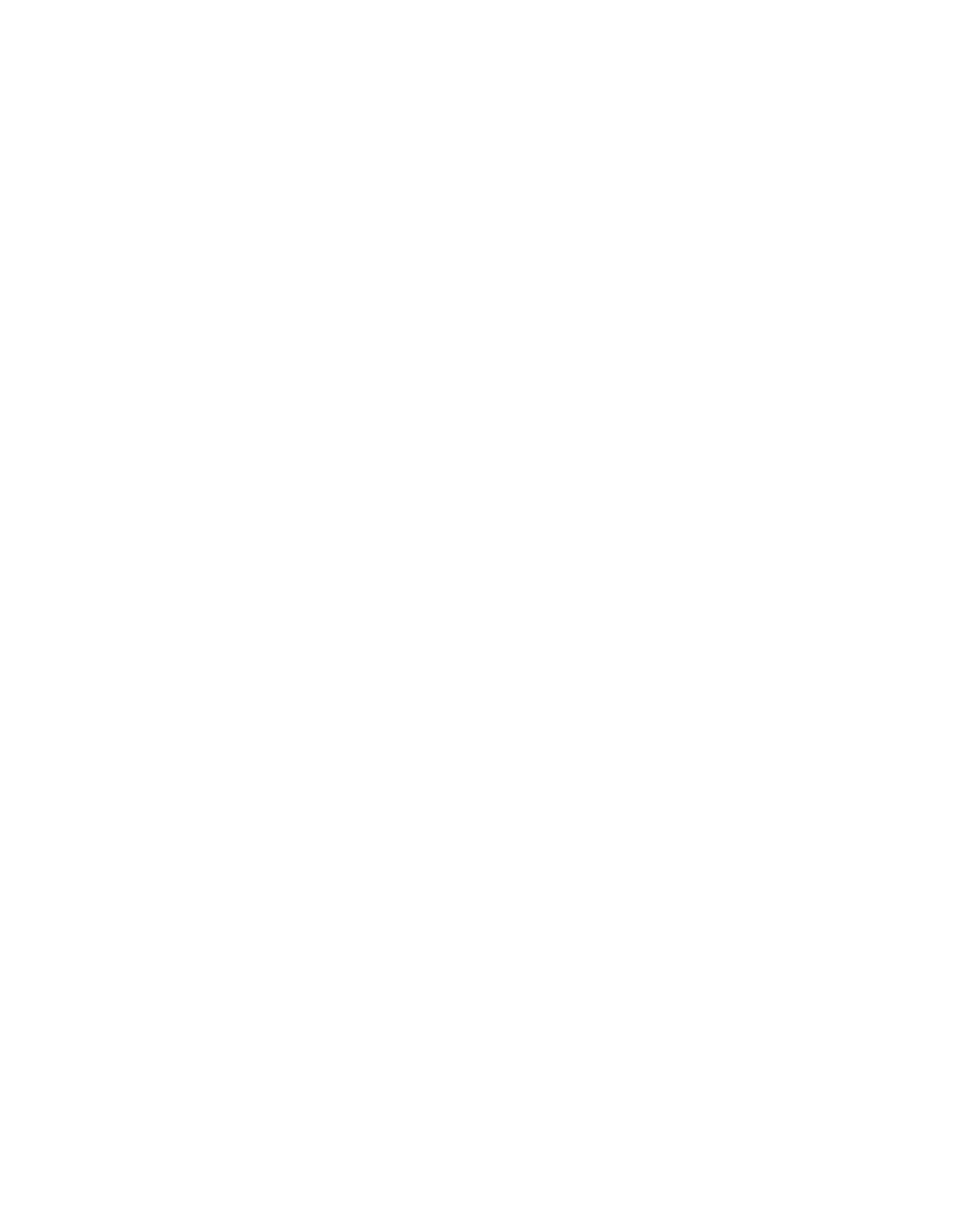<span id="page-24-0"></span>Notice of Termination of Supported Decision-Making Agreement

My name is: \_\_\_\_\_\_\_\_\_\_\_\_\_\_\_\_\_\_\_\_\_\_\_\_\_\_\_\_\_\_\_\_\_\_\_\_\_\_\_\_\_\_\_\_\_\_\_\_\_

I am the:

**Principal** 

A Supporter

The Supported Decision-Making Agreement between *(Person you wish to end the agreement with)* \_\_\_\_\_\_\_\_\_\_\_\_\_\_\_\_\_\_\_\_\_\_\_\_\_\_\_\_\_\_\_\_\_\_\_\_\_\_\_\_\_\_\_\_\_\_\_\_\_\_\_\_\_ and myself is ended.

The Supporter is no longer allowed to help the Principal with:

- Getting the information the Principal need to make decisions;
- Understanding choices so they can make a good decision for themselves;
- Telling other people about their decision.

Date: \_\_\_\_\_\_\_\_\_ Signature: \_\_\_\_\_\_\_\_\_\_\_\_\_\_\_\_\_\_\_\_\_\_\_\_\_\_\_\_\_\_\_\_

You must give a copy of this form to the Principal and all of the Supporters.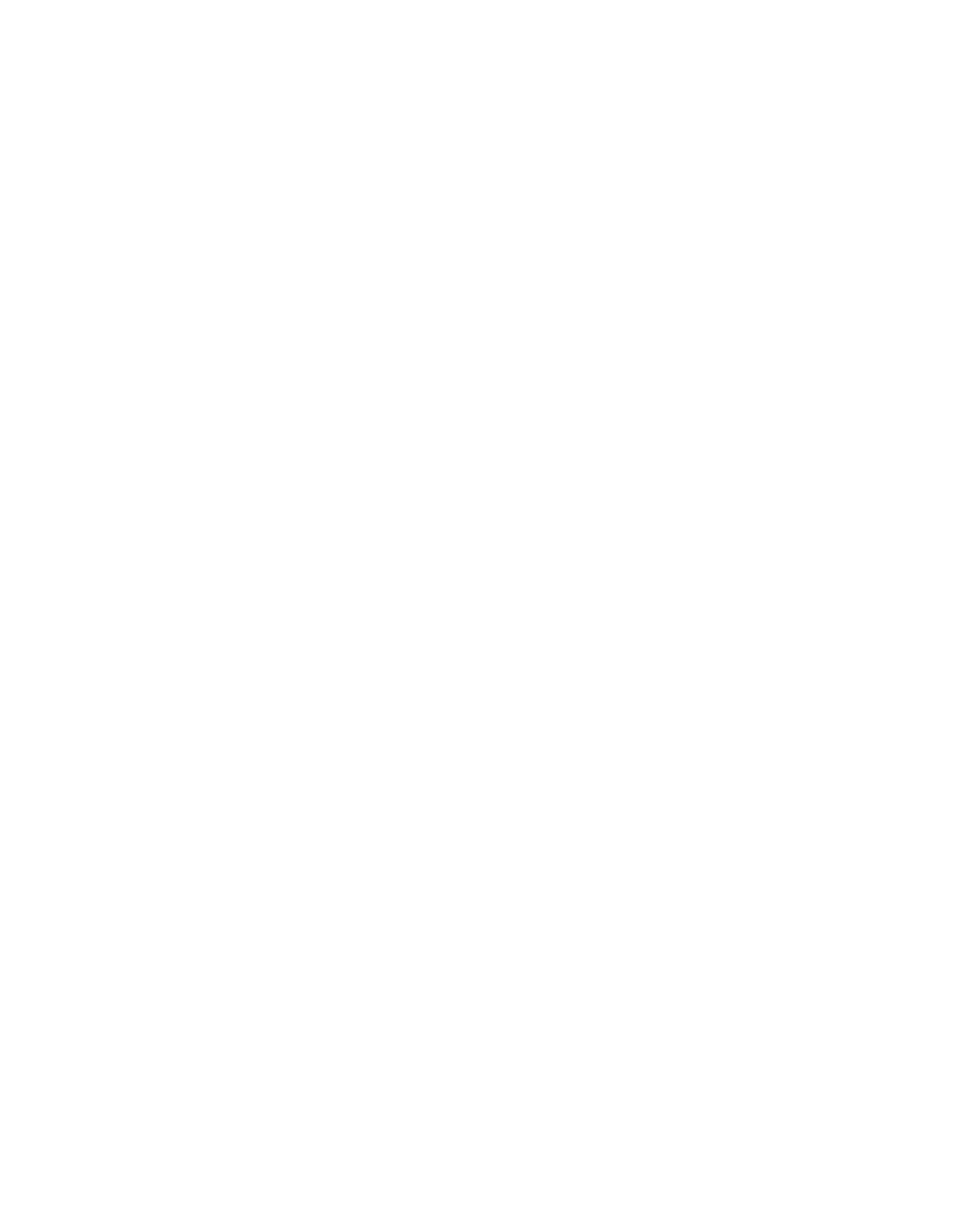#### Sharing My Medical Information

(HIPPA Authorization to Disclose Health Information)

<span id="page-26-0"></span>My name is: **with a set of the set of the set of the set of the set of the set of the set of the set of the set of the set of the set of the set of the set of the set of the set of the set of the set of the set of the set** 

My doctor's office or hospital is: **We are all the set of the set of the set of the set of the set of the set of the set of the set of the set of the set of the set of the set of the set of the set of the set of the set of** 

I want to share my medical records. My medical records include tests doctors and nurses do and the notes they write about me.

The person who can see my records is:

| Name:                |  |
|----------------------|--|
| Address:             |  |
| <b>Phone Number:</b> |  |
| Email Address:       |  |

This person can see:

*Check one box*

All of my medical records.

 $\Box$  Only some records. The records this person can see are:

\_\_\_\_\_\_\_\_\_\_\_\_\_\_\_\_\_\_\_\_\_\_\_\_\_\_\_\_\_\_\_\_\_\_\_\_\_\_\_\_\_\_\_\_\_\_\_\_\_\_\_\_

\_\_\_\_\_\_\_\_\_\_\_\_\_\_\_\_\_\_\_\_\_\_\_\_\_\_\_\_\_\_\_\_\_\_\_\_\_\_\_\_\_\_\_\_\_\_\_\_\_\_\_\_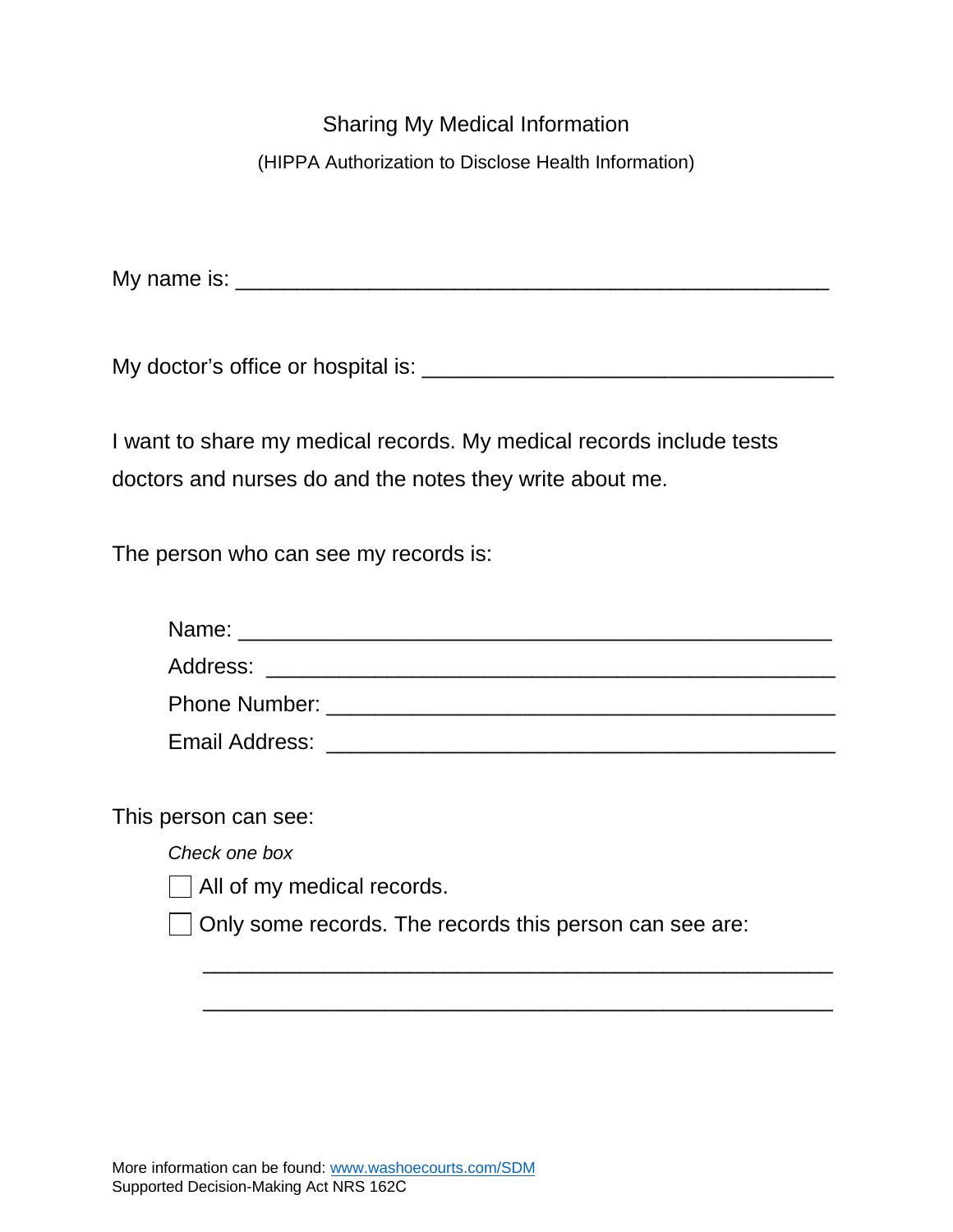This person can see my records until:

*Check one box*

 $\vert \ \ \vert$  This date:  $\vert$ 

 $\Box$  When I sign a form to say they can no longer see my records.

I have decided to share my medical records with \_\_\_\_\_\_\_\_\_\_\_\_\_\_\_\_\_\_\_\_\_\_\_\_\_\_\_\_\_\_\_\_ I know that I do not have to share these records.

I know I can end this agreement at any time.

My doctors and nurses have to be very careful with my medical records. They cannot usually show my records to other people. The person who I am sharing my records cannot share them with other people unless I agree.

I trust the person I am sharing my records with.

Date: \_\_\_\_\_\_\_\_\_ Signature: \_\_\_\_\_\_\_\_\_\_\_\_\_\_\_\_\_\_\_\_\_\_\_\_\_\_\_\_\_\_\_\_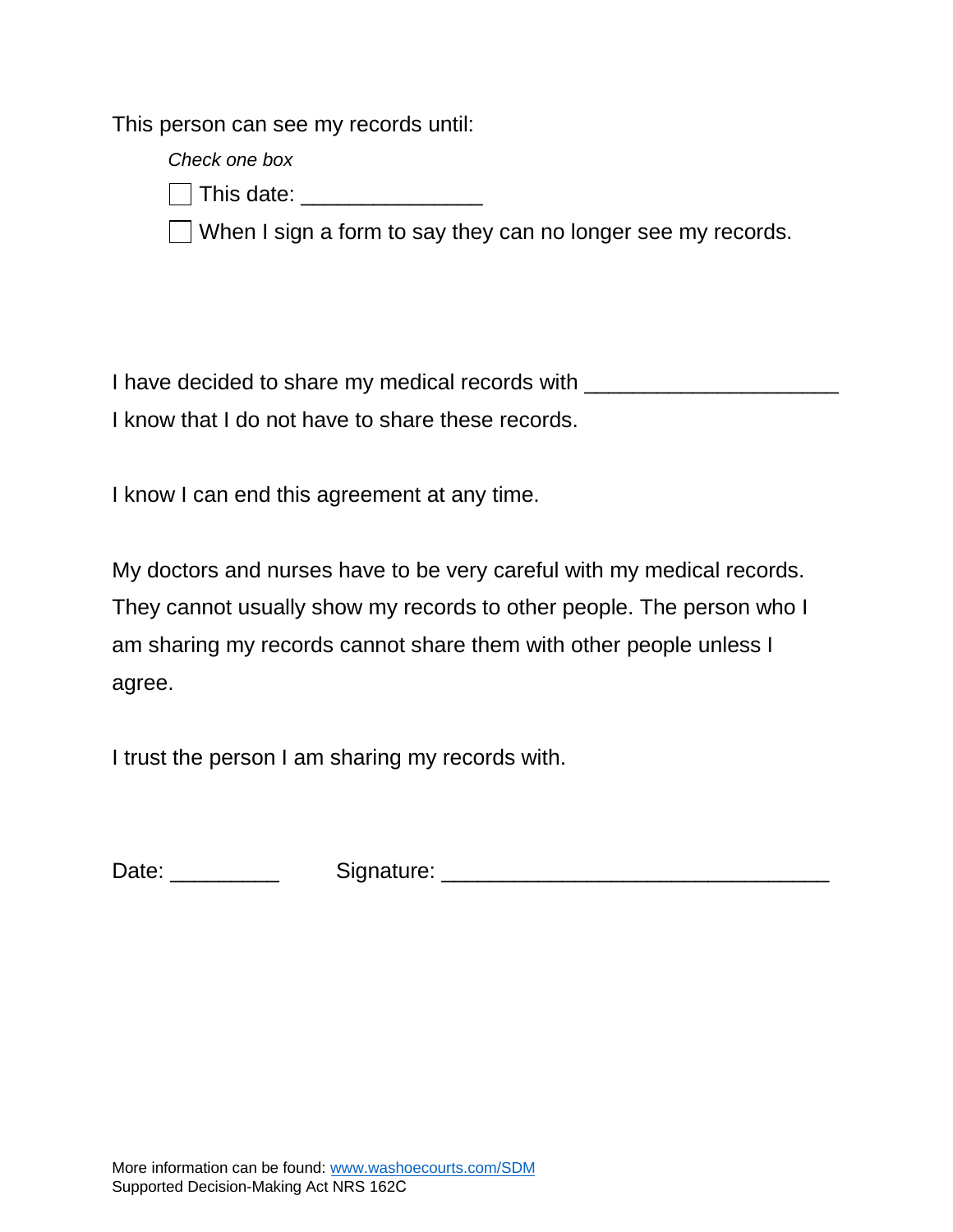#### Sharing My School Information

(FERPA Authorization to Disclose Educational Information)

<span id="page-28-0"></span>My name is: \_\_\_\_\_\_\_\_\_\_\_\_\_\_\_\_\_\_\_\_\_\_\_\_\_\_\_\_\_\_\_\_\_\_\_\_\_\_\_\_\_\_\_\_\_\_\_\_\_

My school is: \_\_\_\_\_\_\_\_\_\_\_\_\_\_\_\_\_\_\_\_\_\_\_\_\_\_\_\_\_\_\_\_\_\_\_\_\_\_\_\_\_\_\_\_\_\_\_\_\_

I have an IEP. (Individualized Education Program)

I want someone to help me make choices about school.

The person I want to help me is:

| Name: |  |  |  |
|-------|--|--|--|
|       |  |  |  |

Phone Number: \_\_\_\_\_\_\_\_\_\_\_\_\_\_\_\_\_\_\_\_\_\_\_\_\_\_\_\_\_\_\_\_\_\_\_\_\_\_\_\_\_\_

I want this person to be able to come to my IEP meetings.

I want this person to get all of the information that I get from my school.

It is okay for this person to see information that my school had about me.

I know that I do not have to share this information.

I know I can end this agreement at any time.

This agreement will continue until I say it should stop.

Date: \_\_\_\_\_\_\_\_\_ Signature: \_\_\_\_\_\_\_\_\_\_\_\_\_\_\_\_\_\_\_\_\_\_\_\_\_\_\_\_\_\_\_\_

More information can be found: www.washoecourts.com Supported Decision-Making Act NRS 162C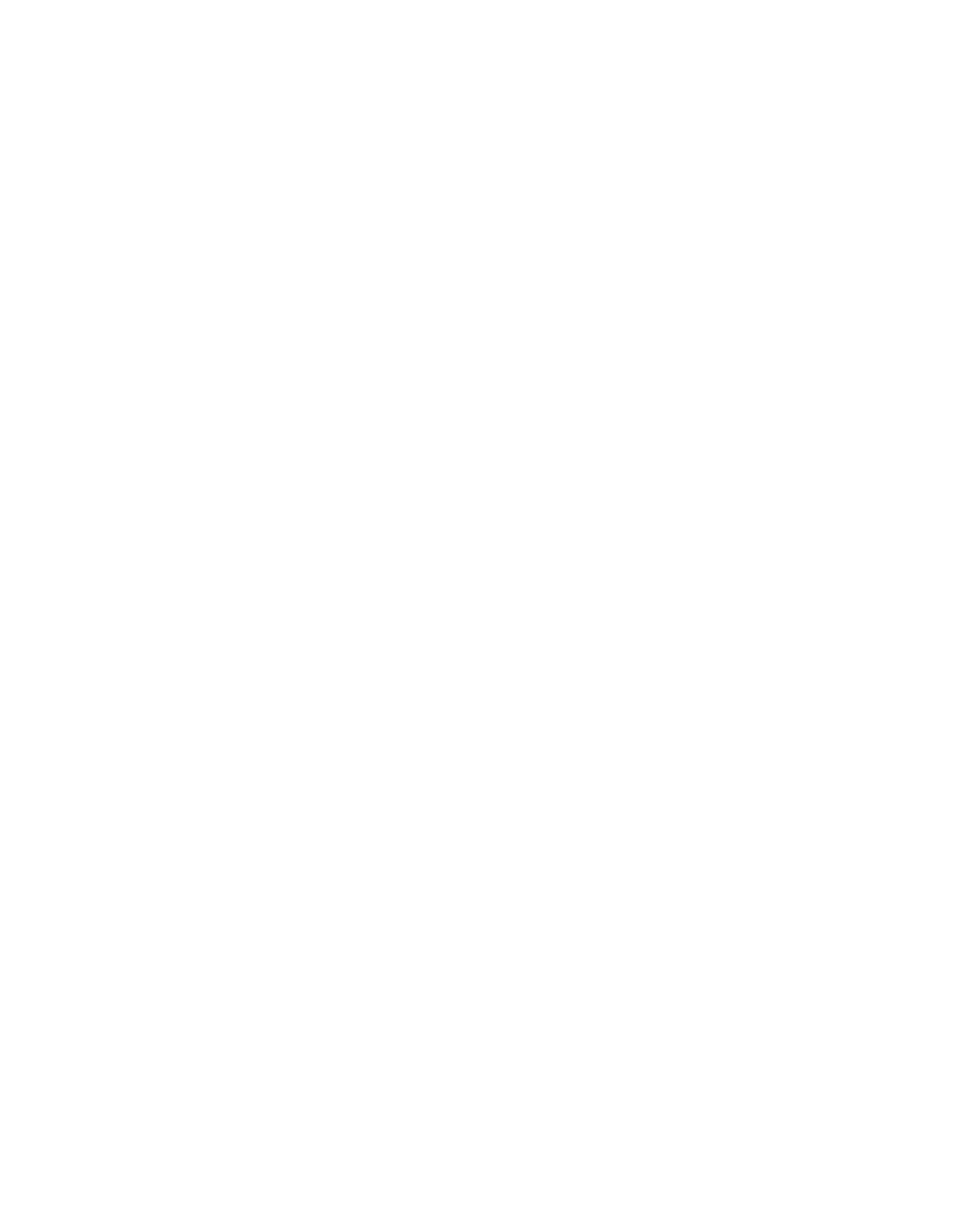<span id="page-30-0"></span>

Adult Student Name: \_\_\_\_\_\_\_\_\_\_\_\_\_\_\_\_\_\_\_\_\_\_\_\_\_\_\_\_\_\_\_\_\_\_\_\_\_\_\_\_\_\_\_\_\_\_\_\_\_\_\_\_\_\_\_\_\_\_\_\_\_\_\_\_\_\_\_\_\_\_\_

Address (Street/City/Zip): \_\_\_\_\_\_\_\_\_\_\_\_\_\_\_\_\_\_\_\_\_\_\_\_\_\_\_\_\_\_\_\_\_\_\_\_\_\_\_\_\_\_\_\_\_\_\_\_\_\_\_\_\_\_\_\_\_\_\_\_\_\_\_\_\_\_\_\_

I understand that I may create a network of individuals to help me inform my educational decisions related to my Individualized Education Program (IEP) once I reach the age of majority (18 years old). I would like the following people to assist me with making educational decisions. I understand that my parent or other individuals listed below may support me in the decision-making process related to my IEP. **However, I understand that such support is only intended to assist and inform my decisions, and that I alone represent my interests in any IEP decisions, educational decisions, and in any formal proceedings, including any administrative, state, or federal complaints or other legal proceedings.**

*(Multiple forms may be used if there are more than two individuals identified to assist)*

Attachment B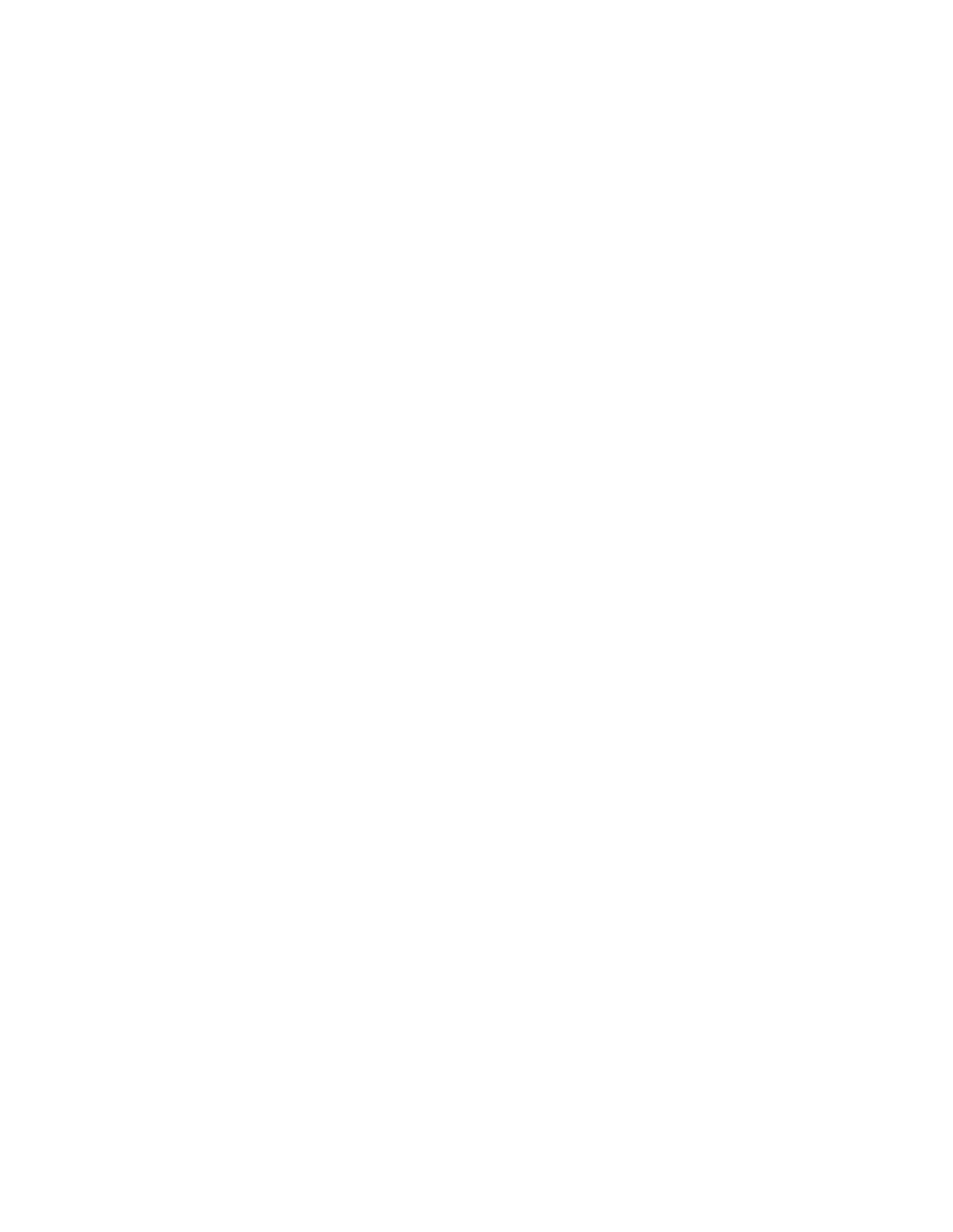

These members may have access to the following educational documents if I have initialed the box next to it:

| <b>Document</b>                     | <b>Access</b> | Document                  |
|-------------------------------------|---------------|---------------------------|
|                                     |               |                           |
| IEP Meeting Invitations and Agendas |               | <b>Progress Reports</b>   |
| <b>Requests for Assessments</b>     |               | <b>Report Cards</b>       |
| Requests for Changes in Placement   |               | Attendance Information    |
| Requests for Changes in Services    |               | <b>Assessment Results</b> |
| <b>Exit Requests</b>                |               | Other:                    |

| <b>Document</b>             | <b>Access</b> | <b>Document</b>           | <b>Access</b> |
|-----------------------------|---------------|---------------------------|---------------|
| nvitations and Agendas      |               | <b>Progress Reports</b>   |               |
| Assessments                 |               | <b>Report Cards</b>       |               |
| <b>Changes in Placement</b> |               | Attendance Information    |               |
| <b>Changes in Services</b>  |               | <b>Assessment Results</b> |               |
|                             |               | Other:                    |               |

I acknowledge and understand that I make the final decisions about my educational future after talking to members in my network, and can remove a member from my network, or their access to my educational documents at any time. I also understand that although I may designate a person as a support team member, I alone must be the direct contact for WCSD employees regarding my IEP and all education decisions and I must take lead in all discussions and decisions regarding my IEP. A support team member is not permitted to speak on my behalf and/or represent my interests in any educational decisions or legal proceedings. I further understand that WCSD is under no obligation to notice, invite, or gain consent from a support team member and that only I have the right to receive such notices and invitations and only I can provide consent for services or for other educational supports. I further understand that if I have any questions regarding this form, I can contact WCSD Office of Student Services at 775-789-4633.

In signing below, I acknowledge that I have read the foregoing supported decision-making form, that my handwritten entries are a true and correct reflection of my intent to designate a supported decision maker and that I was not influenced from any third-party person or entity in consenting herein.

\_\_\_\_\_\_\_\_\_\_\_\_\_\_\_\_\_\_\_\_\_\_\_\_\_\_\_\_\_\_\_\_\_\_\_\_\_\_\_\_\_\_\_\_\_\_\_\_\_\_\_\_\_\_\_\_\_\_ \_\_\_\_\_\_\_\_\_\_\_\_\_\_\_\_\_\_\_

Adult Student Signature **Date of Adult Student Signature** Date of Adult Student Signature Date

\_\_\_\_\_\_\_\_\_\_\_\_\_\_\_\_\_\_\_\_\_\_\_\_\_\_\_\_\_\_\_\_\_\_\_\_\_\_\_\_\_\_\_\_\_\_\_\_\_\_\_\_\_\_\_\_\_\_ \_\_\_\_\_\_\_\_\_\_\_\_\_\_\_\_\_\_\_ Network Member Signature **Date of American Control** Date Date Date Date

\_\_\_\_\_\_\_\_\_\_\_\_\_\_\_\_\_\_\_\_\_\_\_\_\_\_\_\_\_\_\_\_\_\_\_\_\_\_\_\_\_\_\_\_\_\_\_\_\_\_\_\_\_\_\_\_\_\_ \_\_\_\_\_\_\_\_\_\_\_\_\_\_\_\_\_\_\_ Network Member Signature **Date of American Control** Control of American Control Control Control Control Control Control Control Control Control Control Control Control Control Control Control Control Control Control Contro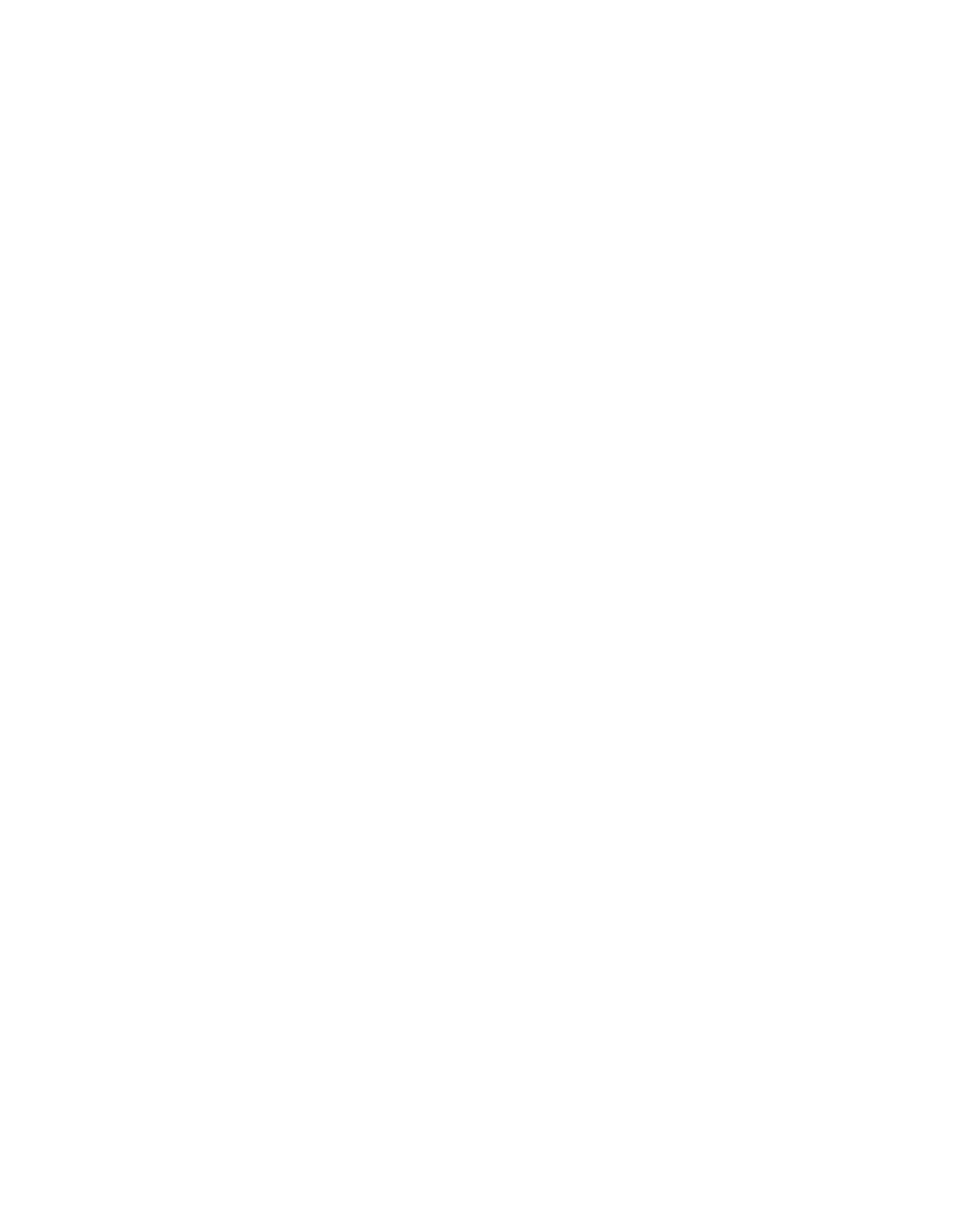

### **SUPPORTED DECISION MAKING FORM**

#### **Frequently Asked Questions**

After the Age of Majority (18)

#### **Q: Does the Washoe County School District require students to submit a Supported Decision-Making Form?**

**A:** No, it is not a requirement and is one of many available options. Rather, the SMS form is meant to provide guidance and support for students and families. When students turn 18 years of age, they have the right to bring anyone to an IEP meeting. By completing the SDM form and submitting it to the WCSD, the student is notifying district staff of the adult network members who are able to assist the student in making educational decisions as well as accessing the student's educational records.

#### *Q: What is the role of the Adult Student in the Supported Decision Making (SDM) process?*

*A:* Once a student reaches the age of majority, they can decide all educational decisions, including who attends the IEP with them. This is important as students learn to advocate for themselves and make decisions through their teens before they reach the age of majority. However, many students with disabilities need people who they trust to participate in the IEP process and help them to make decisions. The student will always make the final decision but will rely upon the individuals in the SDM process to help them make the best educational decisions for them.

#### *Q: Is the Supported Decision Making (SDM) process the same as Guardianship?*

*A:* No, SDM is significantly different than guardianship. With SDM, students still make their own decisions. However, the student identifies adults to help them to make decisions rather than making decisions for them. Obtaining guardianship is a legal process within the court system and is outside the authority or purview of the WCSD.

#### *Q: Who can be a member of the Supported Decision Making (SDM) network?*

A: The student determines who are trusted supporters in their lives and who can support them make educational decisions. The only qualification the WCSD requires is that the members are over the age of 18 years.

#### *Q: What does a member of a Supported Decision Making (SDM) network do?*

*A:* The members only guide the student and provide recommendations; the student is the final decision maker. In order for network members to support the student, a copy of the SDM form must be completed and submitted to the WCSD.

Attachment B